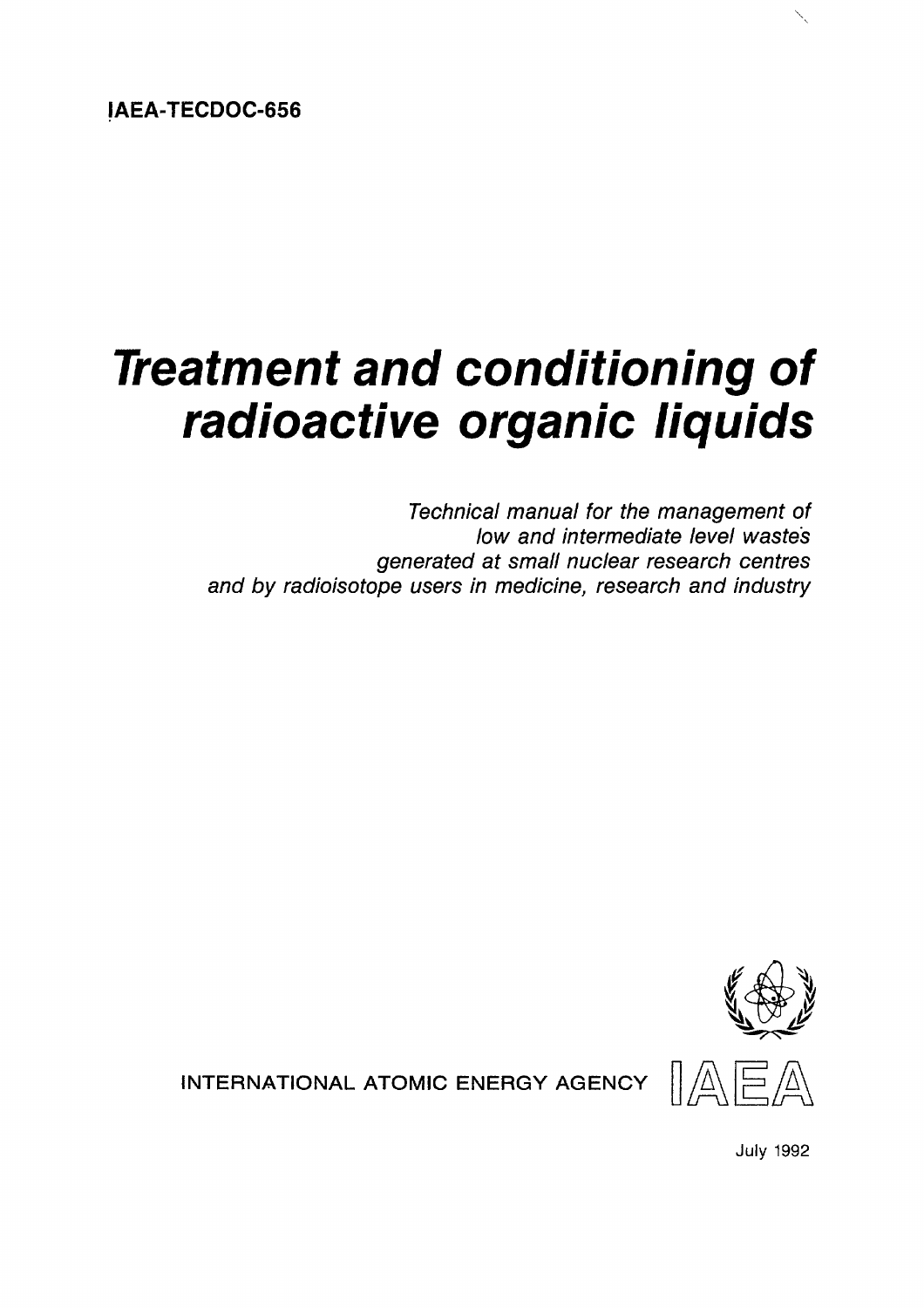The IAEA does not normally maintain stocks of reports in this series. However, microfiche copies of these reports can be obtained from

> INIS Clearinghouse International Atomic Energy Agency Wagramerstrasse 5 P.O. Box 100 A-1400 Vienna, Austria

Orders should be accompanied by prepayment of Austrian Schillings 100, in the form of a cheque or in the form of IAEA microfiche service coupons which may be ordered separately from the INIS Clearinghouse.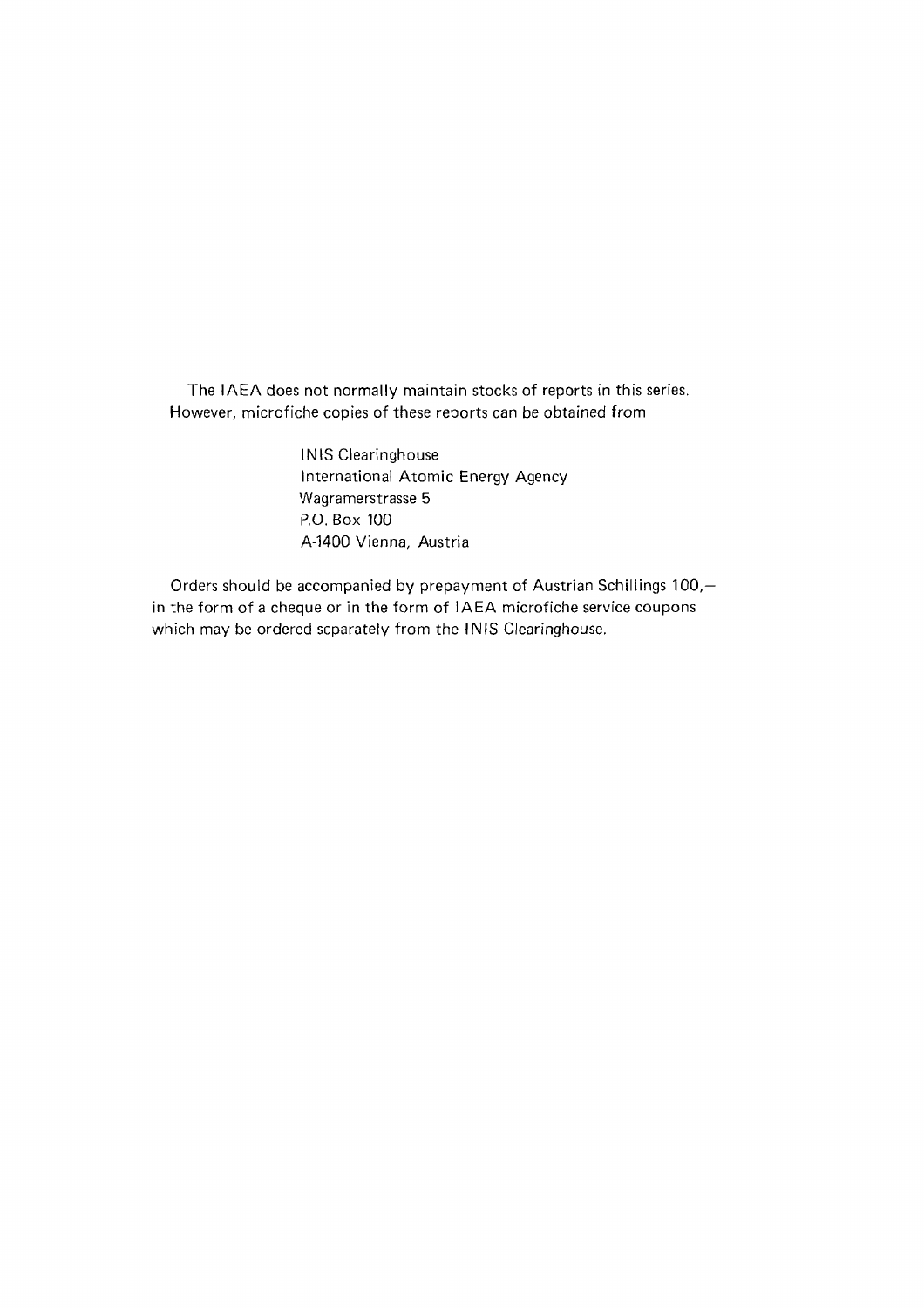TREATMENT AND CONDITIONING OF RADIOACTIVE ORGANIC LIQUIDS IAEA, VIENNA, 1992 IAEA-TECDOC-656 ISSN 1011-4289

> Printed by the IAEA in Austria July 1992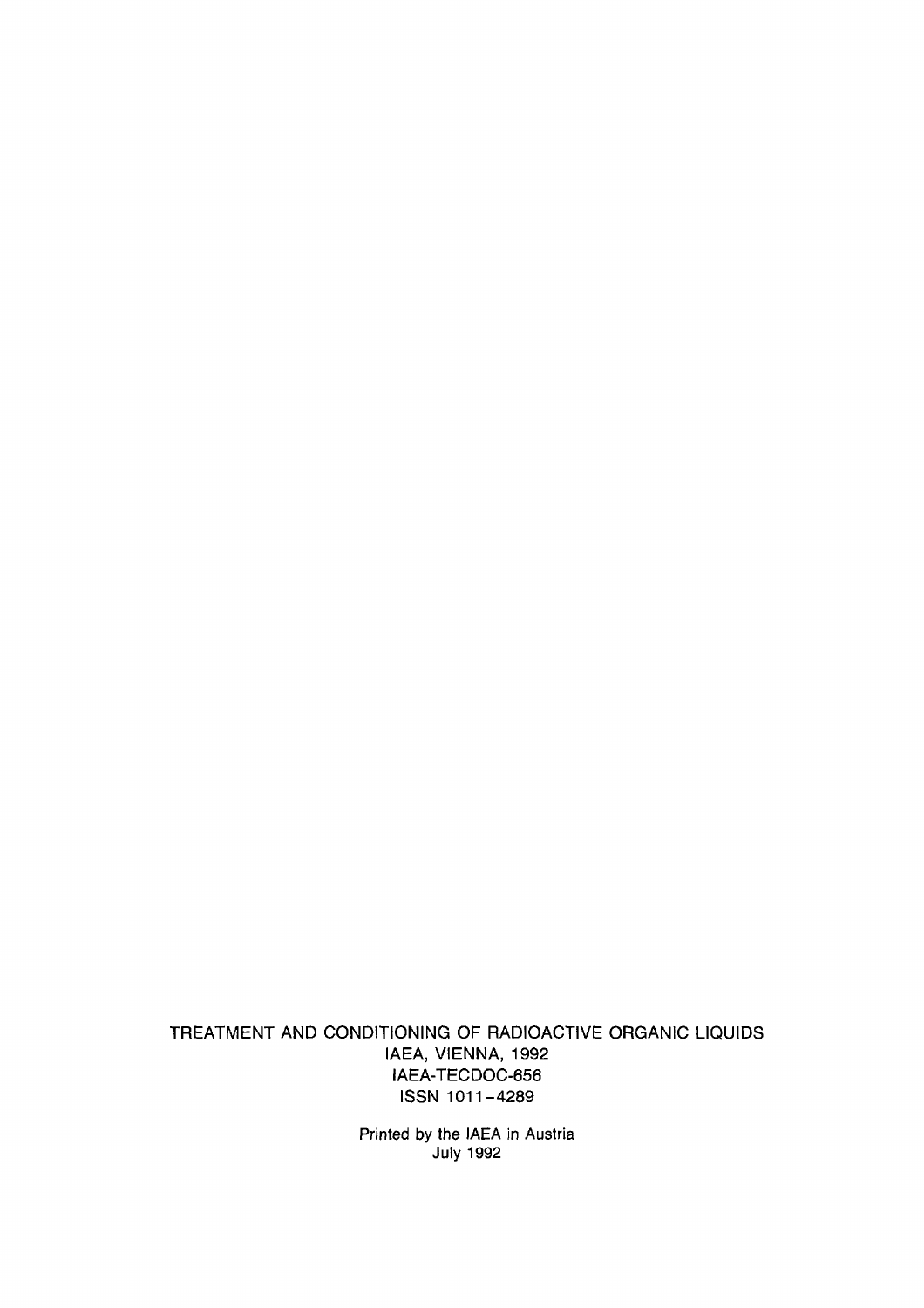#### **FOREWORD**

The International Atomic Energy Agency (IAEA) has published Technical Reports Series and Safety Series documents on radioactive waste management over nearly three decades. These documents have served Member States presenting basic reference material and comprehensive surveys of the 'state-of-the-art' technologies applied to radioactive waste management.

The need for assistance in specific waste management problems facing many countries has been demonstrated in IAEA activities including technical assistance projects and Waste Management Advisory Programme (WAMAP) missions. Technical Reports Series and Safety Series documents usually reflect:

- technological solutions based on experience and resources normally available in countries managing nuclear fuel cycle wastes;
- volumes and activities of radioactive wastes of orders of magnitude greater than those generated in countries without nuclear power.

A new series of technical documents is being undertaken especially to fully meet the needs of Member States for straightforward and low cost solutions to waste management problems. These documents will:

- give guidance on making maximum practicable use of indigenous resources;
- provide step-by-step procedures for effective application of technology;
- recommend technological procedures which can be integrated into an overall national waste management programme.

The series entitled 'Technical Manuals for the Management of Low and Intermediate Level Wastes Generated at Small Nuclear Research Centres and by Radioisotope Users in Medicine, Research and Industry' will serve as reference material to experts on technical assistance missions and provide 'direct know-how' for technical staff in Member States. Currently, the following manuals have been identified:

- Minimization and Segregation of Radioactive Wastes
- Storage of Radioactive Wastes
- Handling, Conditioning and Disposal of Spent Sealed Sources
- Handling and Treatment of Radioactive Aqueous Wastes
- Treatment and Conditioning of Radioactive Solid Wastes
- Treatment and Conditioning of Carcasses and Biological Material
- Treatment and Conditioning of Radioactive Organic Liquids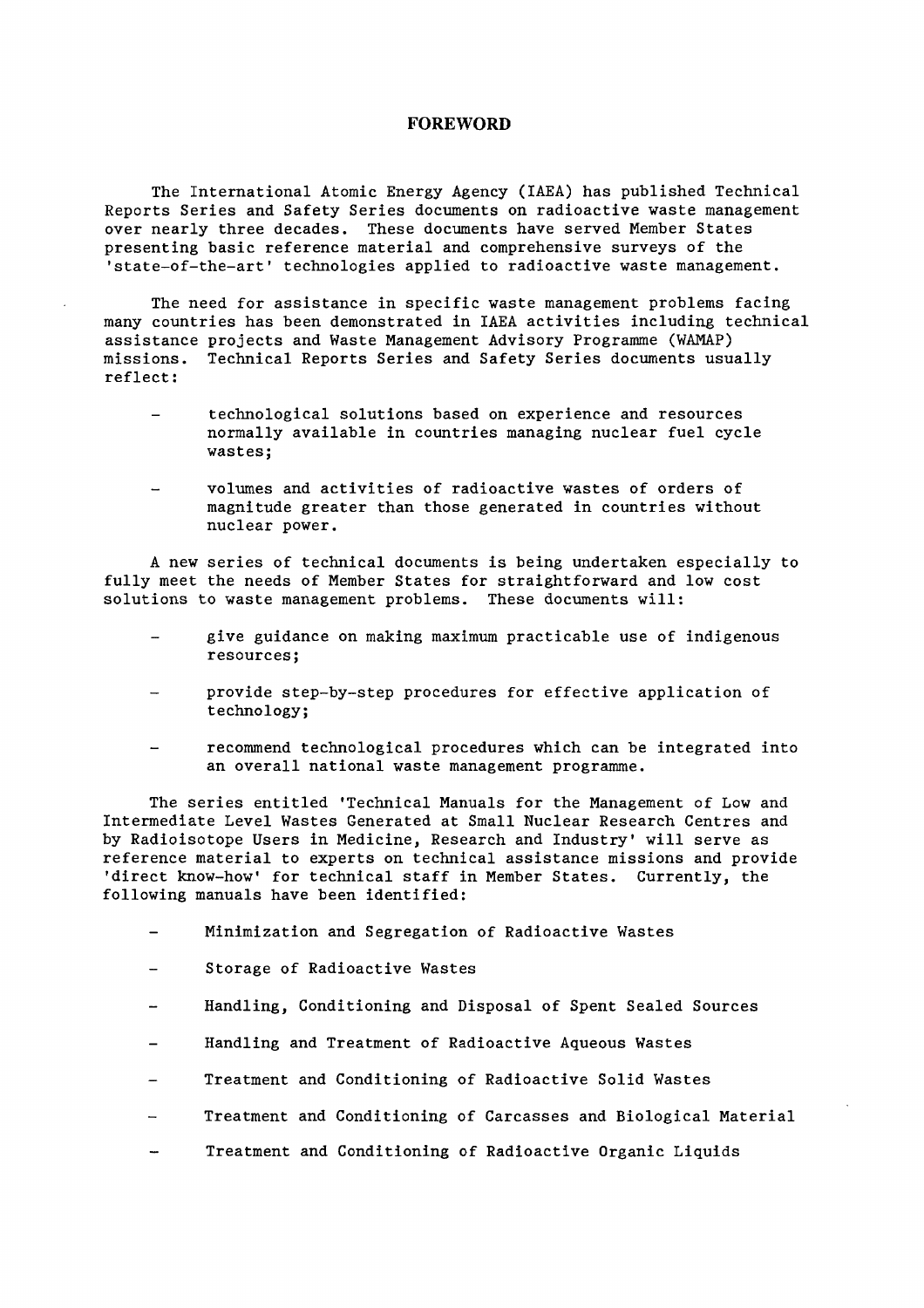- Treatment and Conditioning of Spent Ion Exchange Resins from Research Reactors, Precipitation Sludges and Other Radioactive Concentrates
- Design of a Centralized Waste Processing and Storage Facility.

The order of preparation of the manuals is based on priority needs of Member States and it is recognized that additional areas of technical need may be identified as this programme is implemented. In this regard the programme is flexible, should other manuals or modifications prove necessary.

The objective of this manual is to provide essential guidance to Member States without a nuclear power programme on selection, design and operation of cost-effective treatment and conditioning processes for radioactive organic liquids arising as effluents from institutions or small research centres.

The IAEA wishes to express its gratitude to the consultants, A.S. Williamson (Ontario Hydro, Canada) and S.K. Cowlam (UKAEA Research Establishment, Harwell, United Kingdom) who prepared the original draft of this document in conjunction with W. Baehr, the IAEA officer responsible for this work from the Division of Nuclear Fuel Cycle and Waste Management.

# *EDITORIAL NOTE*

*In preparing this material for the press, staff of the International Atomic Energy Agency have mounted and paginated the original manuscripts and given some attention to presentation.*

*The views expressed do not necessarily reflect those of the governments of the Member States or organizations under whose auspices the manuscripts were produced.*

*The use in this book of particular designations of countries or territories does not imply any judgement by the publisher, the IAEA, as to the legal status of such countries or territories, of their authorities and institutions or of the delimitation of their boundaries.*

*The mention of specific companies or of their products or brand names does not imply any endorsement or recommendation on the part of the IAEA.*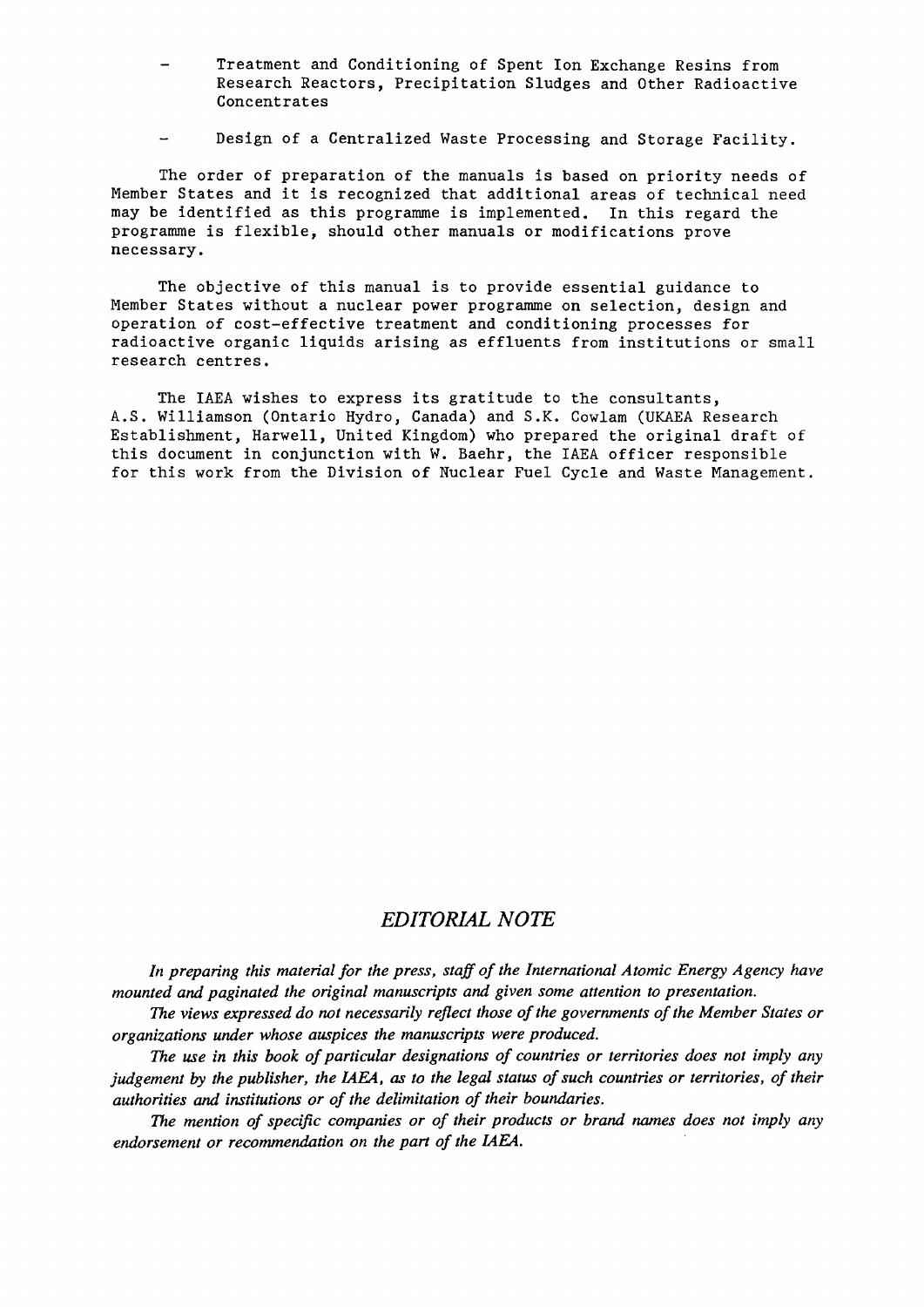# **CONTENTS**

| 1. |        | 7              |
|----|--------|----------------|
| 2. |        | $\tau$         |
|    |        | 7              |
|    | 2.1.1. | $\tau$         |
|    | 2.1.2. | $\overline{7}$ |
|    | 2.1.3. | 8              |
|    | 2.1.4. | 8              |
|    |        | 8              |
| 3. |        | 10             |
|    |        | 10             |
|    |        | 10             |
|    |        | <b>11</b>      |
| 4. |        | 13             |
|    |        | 13             |
|    | 4.1.1. | 13             |
|    | 4.1.2. | 18             |
|    | 4.1.3. | 19             |
|    | 4.1.4. | 20             |
|    | 4.1.5. | 21             |
|    | 4.1.6. | 21             |
|    | 4.1.7. | 23             |
|    | 4.1.8. | 24             |
|    | 4.1.9. | 26             |
|    |        | 28             |
|    |        | 29             |
|    | 4.2.1. | 29             |
|    | 4.2.2. | 29             |
| 5. |        | 33             |
|    |        | 33             |
|    |        | 33             |
| 6. |        | 33             |
| 7. |        | 35             |
| 8. |        | 36             |
|    |        | 37             |

 $\mathcal{A}^{\text{out}}$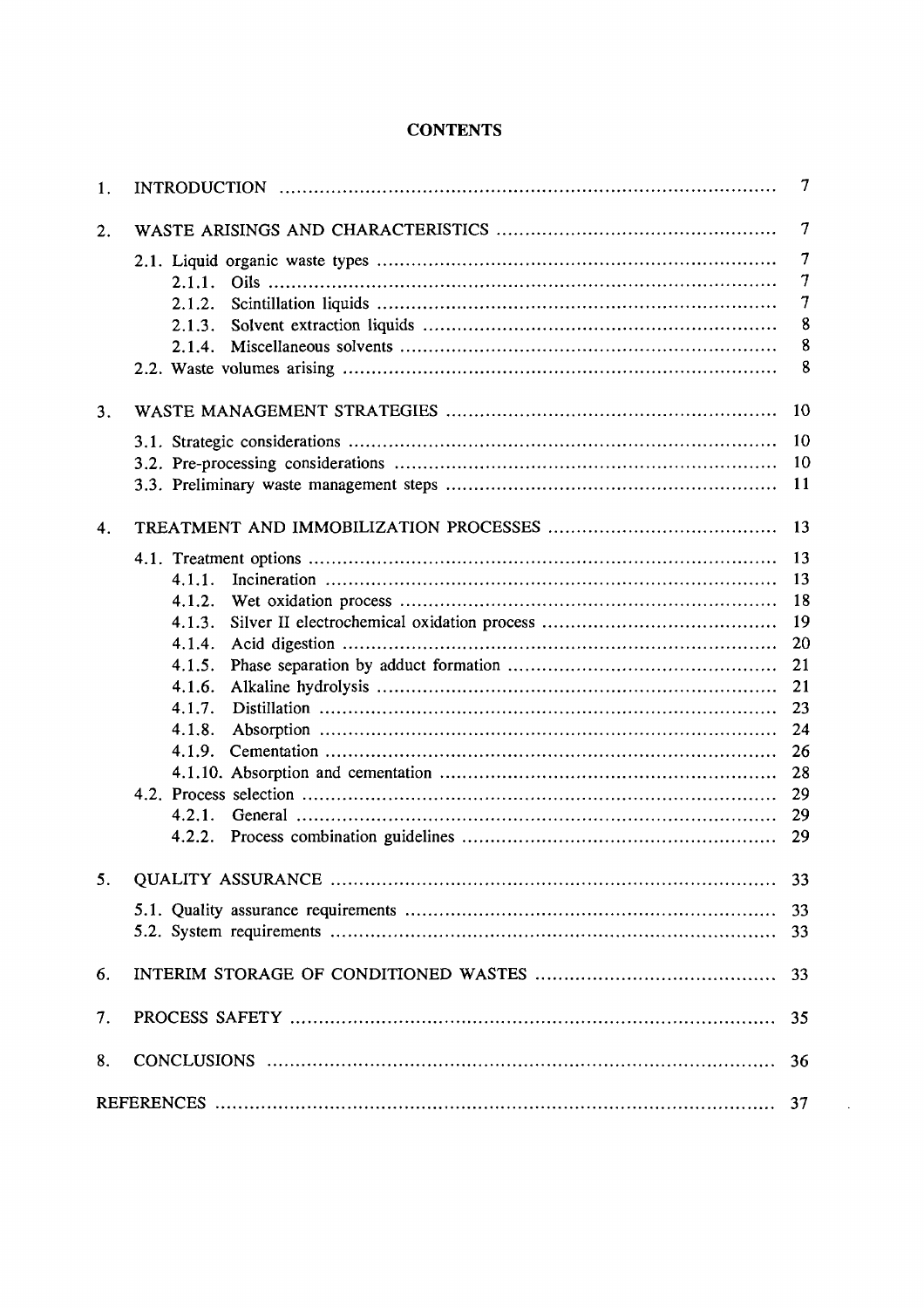## **1. INTRODUCTION**

Liquid organic radioactive wastes are generated from the use of radioisotopes in nuclear research centres and in medical and industrial applications. The volume of these wastes is small by comparison with aqueous radioactive wastes, for example; nevertheless, a strategy for the effective management of these wastes is necessary in order to ensure their safe handling, processing, storage and disposal. Aqueous radioactive wastes may be discharged to the environment after the radioactivity has decayed or been removed. By contrast, organic radioactive wastes require management steps that not only take account of their radioactivity, but also of their chemical content. This is because both the radioactivity and the organic chemical nature can have detrimental effects on health and the environment.

Liquid radioactive wastes from these applications typically include vacuum pump oil, lubricating oil and hydraulic fluids, scintillation cocktails from analytical laboratories, solvents from solvent extraction research and uranium refining, and miscellaneous organic solvents.

The report describes the factors which should be considered in the development of appropriate strategies for managing this class of wastes from generation to final disposal. Waste sources and characterization, treatment and conditioning processes, packaging, interim storage and the required quality assurance are all discussed. The report is intended to provide guidance to developing Member States which do not have nuclear power generation. A range of processes and procedures is presented, though emphasis is given to simple, easy-to-operate processes requiring less sophisticated and relatively inexpensive equipment.

# **2. WASTE ARISINGS AND CHARACTERISTICS**

The volume of radioactive organic liquid wastes produced from medical, industrial and research applications is small compared to other classes of radioactive waste. Generally, solvent and oil wastes are kept separate during collection. However, frequently contaminants such as small quantities of water and sludges may be present. Often, miscellaneous solvent wastes are mixed. This section of the report describes typical waste types, and the quantities likely to arise in developing countries [1].

# **2.1. Liquid organic waste types**

#### 2.1.1. Oils

Radioactive oil wastes consist of lubricating oils, hydraulic fluids and vacuum pump oils. These wastes contain only relatively small quantities of ßy-emitting radionuclides. All of these wastes arise from activities in nuclear research centres. In addition, vacuum pump oils contaminated with  $3H$  arise from medical and industrial uses of gloveboxes for analytical and fabrication duties.

# 2.1.2. Scintillation liquids

Scintillation liquids result from radiochemical analysis and consist of a three component mixture of a solute, a solvent, and the sample under investigation. Non-aqueous solvents such as steroids, lipids; and non-polar solvents such as toluene, xylene, and hexane are the most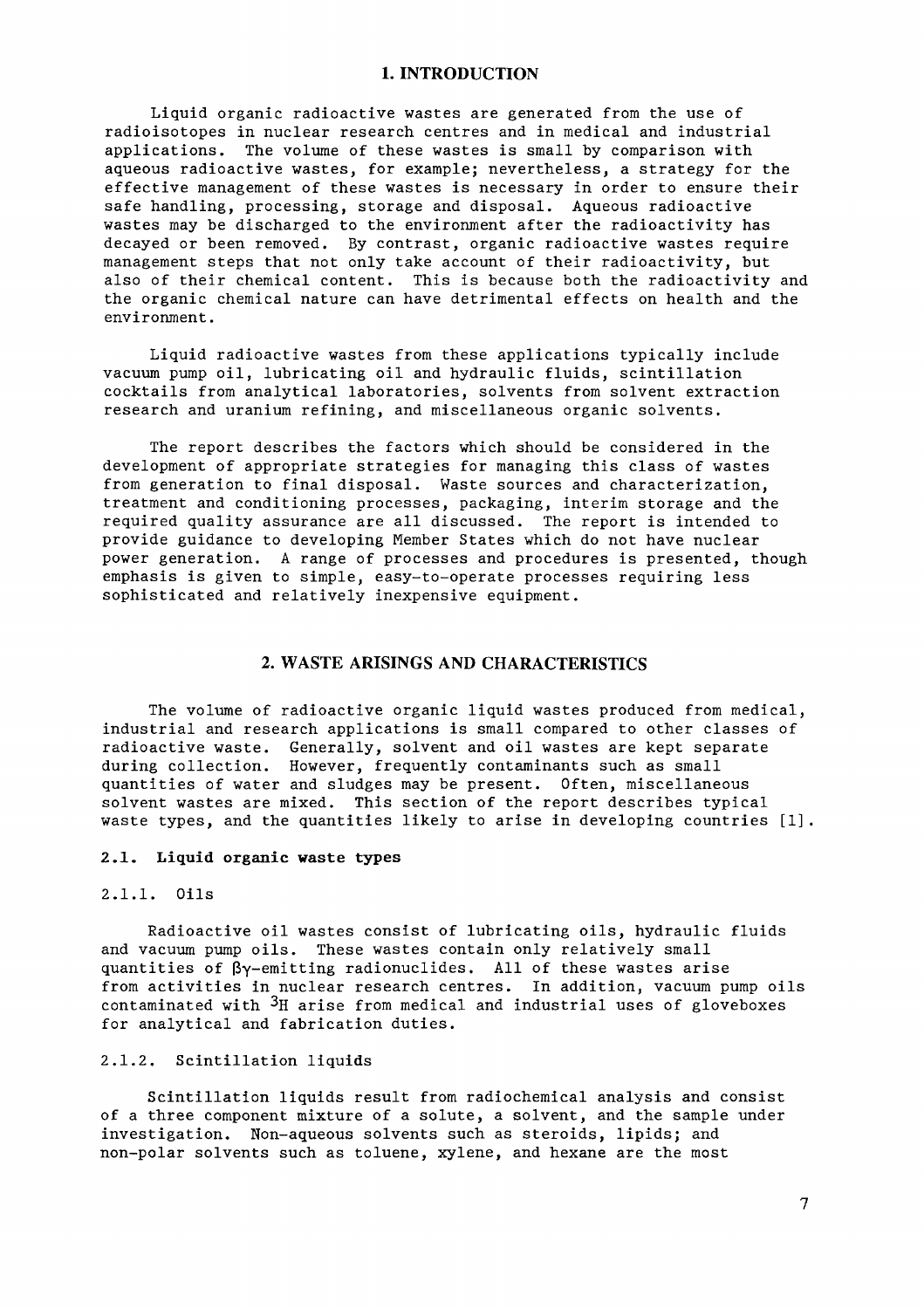commonly used materials. Scintillation liquids are used most commonly for measuring  ${}^{3}H$  and  ${}^{14}C$ , and less widely for  ${}^{12}S_I$ ,  ${}^{32}P$  and  ${}^{35}S$ . The level of radioactivity for this type of waste is typically about 350  $MBq/m<sup>3</sup>$ .

# 2.1.3. Solvent extraction liquids

The most commonly used extraction solvent is tri-butyl phosphate (TBP). For the extraction process the TBP is diluted, usually with a light saturated hydrocarbon, often dodecane or a mixture of paraffins. Industrial arisings of this waste come from uranium extraction operations associated with the production of yellow cake from extracted ores. The contaminants are U and Th.

Research centre activities associated with nuclear fuel reprocessing research produce solvents contaminated with Pu and fission products, in addition to U.

Sometimes other organic compounds are used for the extraction of heavy metals, including tri- and tertiary amino-compounds, though the volumes are usually very small in comparison to TBP.

#### 2.1.4. Miscellaneous solvents

A variety of organic decontamination liquids arises from miscellaneous operations. These include toluene, carbon tetrachloride, acetone, alcohols and trichloroethane. Aqueous solutions of organic acids, such as citric acid, picolinic acid, ethylene-diamine tetra-acetic acid (EDTA) are also commonly used in the decontamination of equipment.

Dry cleaning produces small quantities of perchloroethylene and Freon 112 wastes. The gross  $\beta y$  activity of this waste is usually less than about 200  $MBq/m<sup>3</sup>$ .

#### 2.2. Waste volumes arising [2]

Table I shows typical volumes of the different organic liquid wastes produced per annum in the various groups of Member States. The countries belonging to Groups A,B, and C generate relatively small volumes of wastes compared to countries in Groups D and E where the quantity may be two or three orders of magnitude higher. Member States have been classified into five groups [3] on the basis of the type and quantity of radioactive waste produced and the types of facilities used, as follows:

- Group A Member States which use radioisotopes at a few hospital locations with the waste containing only short lived radioisotopes. Only one institute uses long lived radioisotopes.
- Group B Member States which have multi-use of radioisotopes in hospitals and other institutions, and need a central collection and processing system.
- Group C Member States which have multi-use of radioisotopes and a nuclear research centre which is capable of indigenous production of several radioisotopes.
- Group D Member States with the features of Group C but, in addition, are constructing and/or operating nuclear power plants.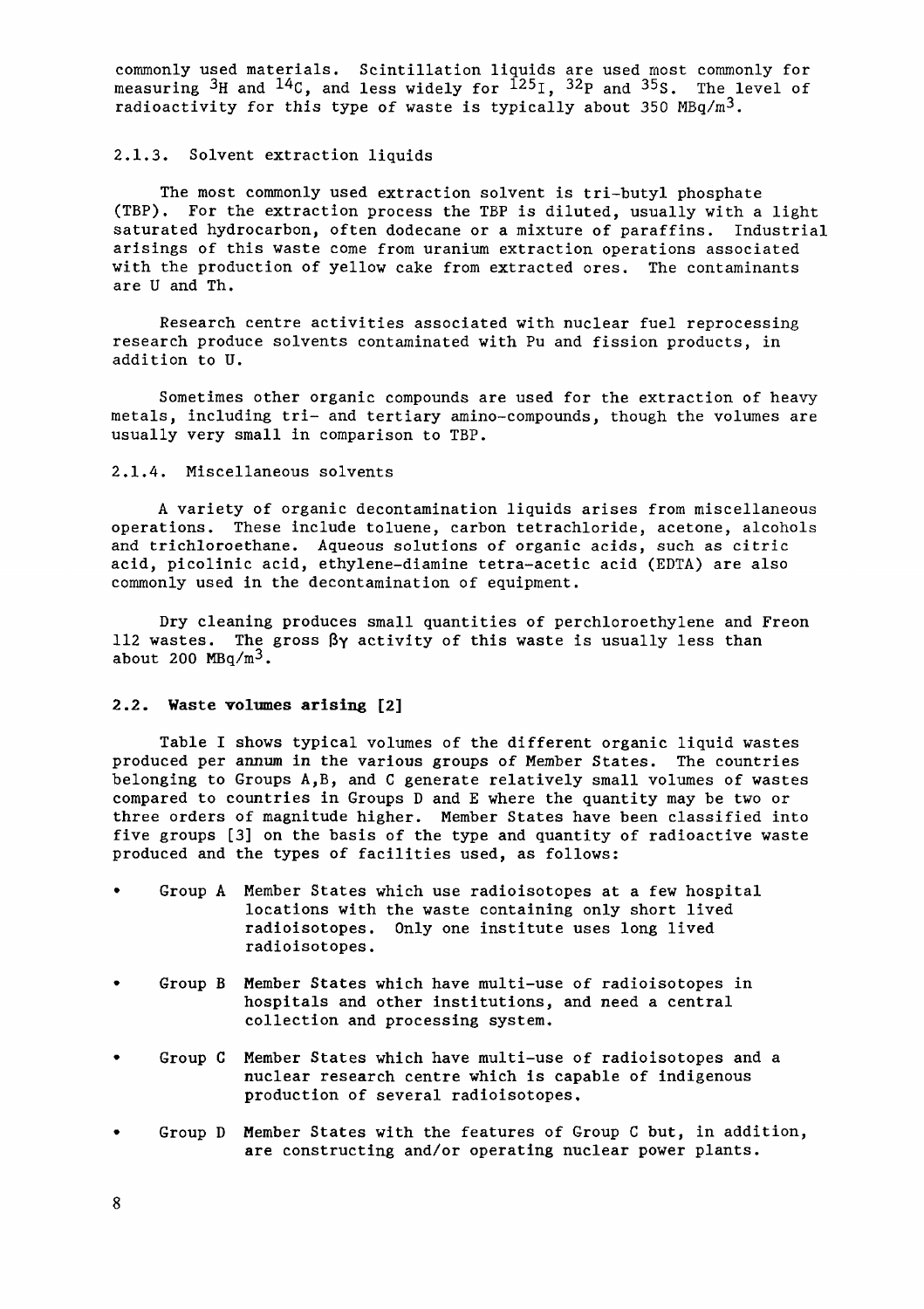|  |  |  | TABLE I. TYPES AND VOLUMES OF CONTAMINATED ORGANIC LIQUIDS |  |
|--|--|--|------------------------------------------------------------|--|
|  |  |  | IN DIFFERENT COUNTRIES                                     |  |

| Member States<br>in<br>$0$ rganic<br>Liquids                                      | Group A                         | Group B                                    | Group C                                                              |  |
|-----------------------------------------------------------------------------------|---------------------------------|--------------------------------------------|----------------------------------------------------------------------|--|
| 0il, lubricants<br>$m^3/a$<br>A in $MBq/m3$<br>Radioisotopes                      |                                 | 0.005<br>30<br>$H-3$ , $C-14$              | 0.1<br>300<br>$Co-58, Co-60, Cs-137$<br>$H-3$ , $C-14$               |  |
| Scintillation<br>liquids<br>$m^3/a$<br>MBq/m <sup>3</sup><br>Radionuclide         | 0.01<br>30<br>$H-3$ , C-14      | $0.01 - 0.02$<br>$30 - 50$<br>$H-3$ , C-14 | 0.05<br>300<br>$H-3, C-14, I-125,$<br>$P-32, S-35$                   |  |
| TBP-containing<br>solvents<br>$m^3/a$<br>MBq/m <sup>3</sup><br>Radionuclide       | 0.01<br>30<br>U, Th,+ daughters | 0.01<br>30<br>U, Th, + daughters $ $       | $0.05 - 0.2$<br>& 10000<br>U, Th,+ daughters                         |  |
| Extraction agents<br>(TTA, TOPO)<br>$m^3/a$<br>MBq/m <sup>3</sup><br>Radionuclide |                                 |                                            | 0.01<br>& 30<br>U, Th,+ daughers                                     |  |
| Other organics<br>$m^3/a$<br>MBq/m <sup>3</sup><br>Radionuclide                   |                                 |                                            | 0.05<br>300<br>$H-3, C-14, Co-58,$<br>$Co-60, Cs-134,$<br>$Cs - 137$ |  |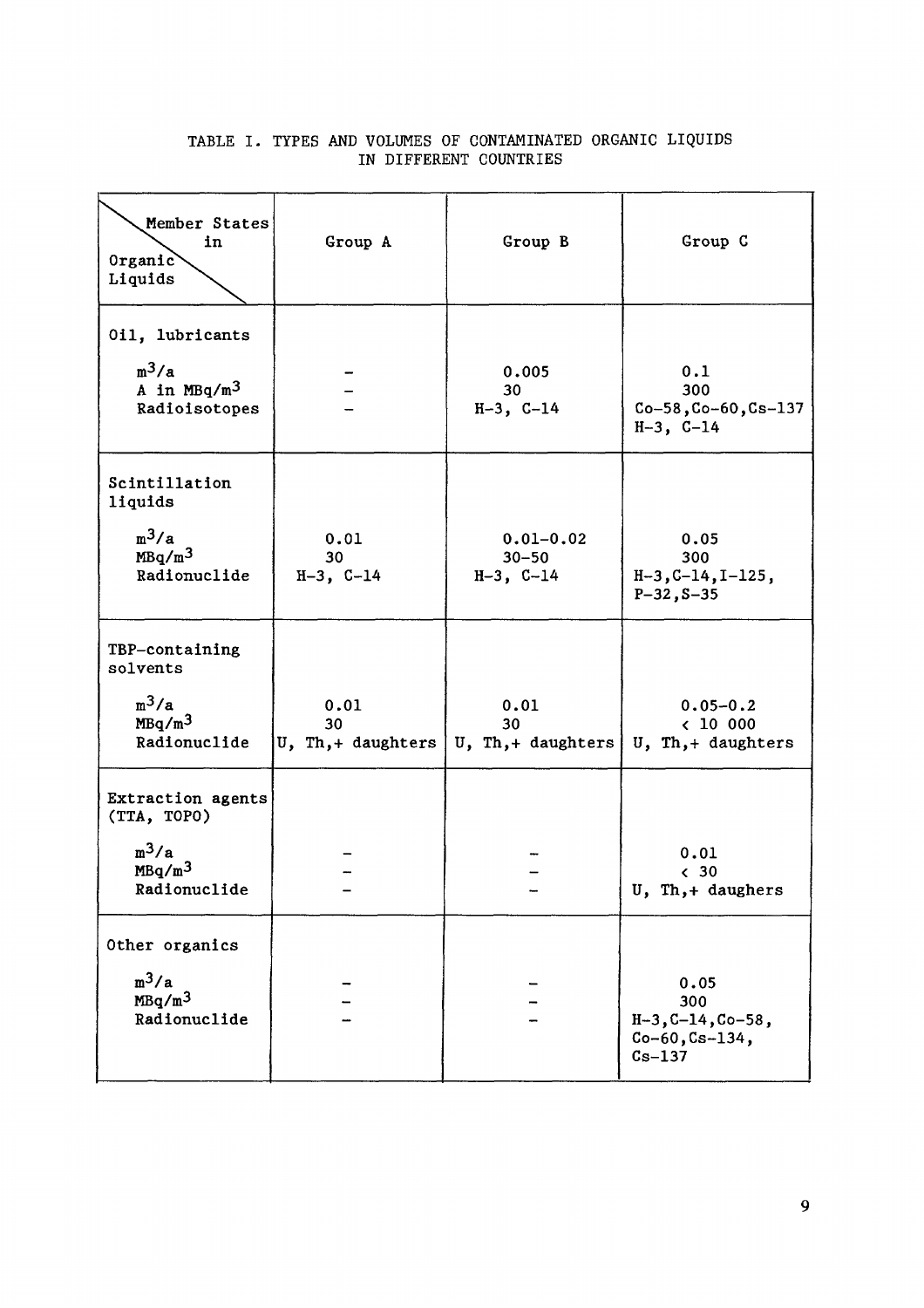• Group E Member States that are involved in most or all of the steps of the nuclear fuel cycle.

This report is concerned only with those Member States belonging to Groups A, B and C.

# **3. WASTE** MANAGEMENT STRATEGIES

#### 3.1. Strategic considerations

Radioactive organic liquid wastes from medical, industrial and research centre users of radioisotopes form a relatively small volume in comparison to other radioactive wastes, as noted in Sections 1 and 2. Nevertheless, it is important that effective waste management practices are established for these wastes. A number of processing options is applicable to each of the different waste types covered in this report. However, several additional factors have to be taken into account in arriving at the selected strategy:

- Care should be taken to minimize environmental risks both in terms of the natural environment and harm to the public by selection of the best practical environmental option (BPEO concept).
- It is a good waste management practice to ensure that radiation exposure to the workforce is as low as reasonably achievable (ALARA).
- Where it is not yet possible to undertake all of the management the steps from waste arising to final disposal it is advisable that steps which are taken avoid foreclosing later options, since these may require reconditioning the waste with consequent cost and radiation dose penalties.
- As many organic wastes are incompatible with the natural environment the "dilute and disperse" option open for some aqueous and gaseous wastes is not appropriate for the wastes covered in this report. Accordingly, strategies incorporating confinement and concentration of the waste are preferred.
- The preferred processes should be the cheapest and simplest to procure and operate that still enable compliance with the foregoing criteria.

## 3.2. Pre-processing considerations

Because individual producers of these wastes may not have interest or expertise in waste management, and as the treatment of small quantities of waste may not be cost effective, it may be appropriate to consider having a central waste management facility where the necessary expertise, infrastructure and quality assurance capability can be built up. Accordingly, this concept envisages that the wastes from a variety of producers would be transported to the central facility for subsequent management. In many countries the national nuclear research organization is the central agency with responsibilty for radioactive waste management, with regulation provided by an appropriate Government department.

This concept enables the responsibilities of the waste producers and the receiving agency to be assigned as follows: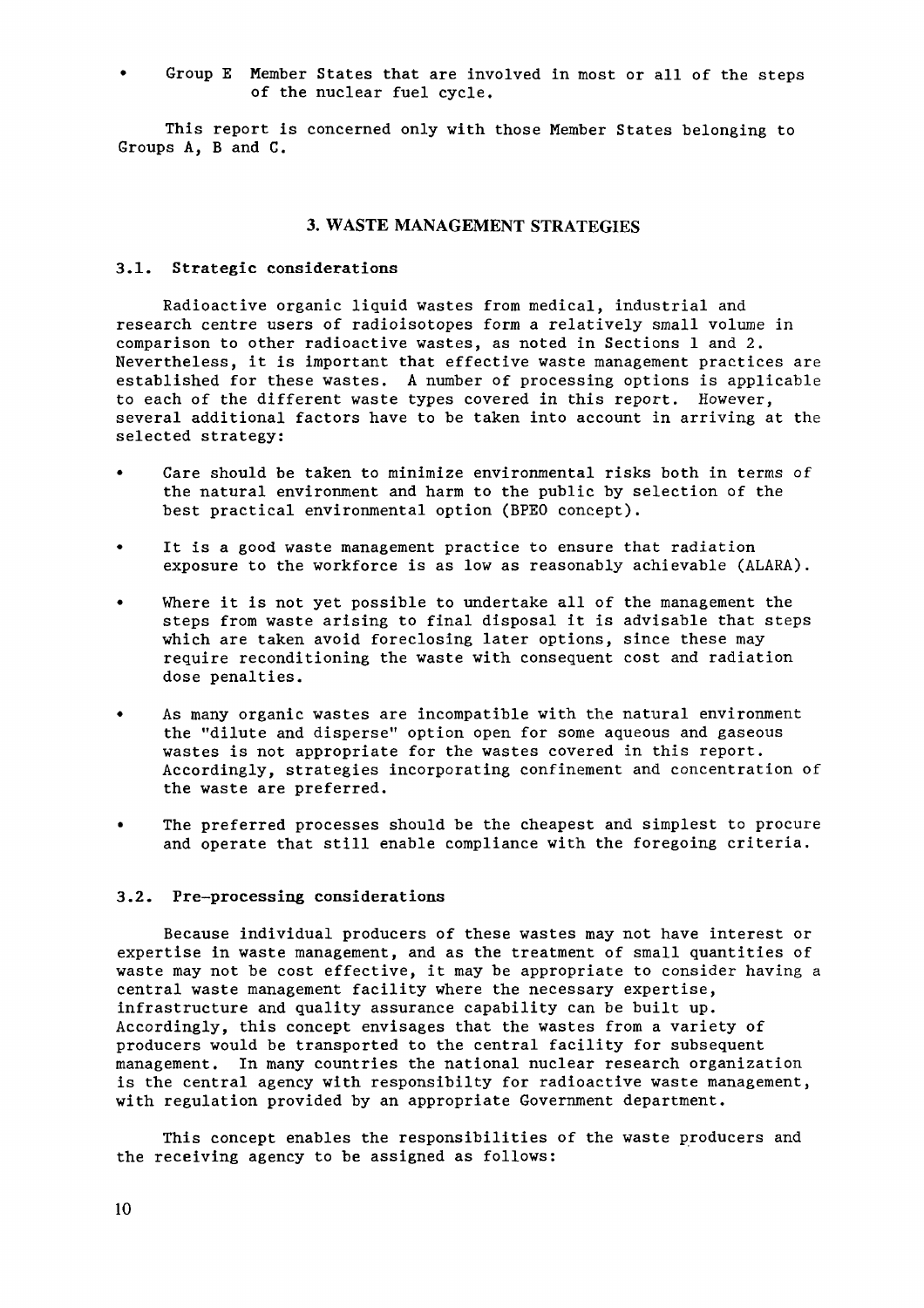- The waste receiving agency defines the information and quality assurance requirements for effective waste management. This is likely to include physical, chemical and radiological characteristics, and quantity of the waste.
- The producer would be responsible for characterizing each waste in accordance with the agency requirements.
- The waste management agency would assume complete responsibility for subsequent management of the wastes including any necessary verification of the producer's data.
- The agency would be responsible for establishing the costs associated with management of the wastes and recovery of these charges.

#### 3.3. Preliminary waste management steps

Radioactive organic liquid waste generated by the producer will require collection and storage until a sufficient quantity has accumulated to justify transport to the radioactive waste management agency. The following steps should be taken to ensure safety during this phase and to avoid later difficulties at the processing stage. Safety aspects of the storage of radioactive wastes are described in the IAEA Safety Series [4,5].

During waste collection, segregation of the different waste types should be practised. For example, wastes containing short lived radioisotopes should not be mixed with wastes containing isotopes with long half-lives, liquid scintillation solvents should be kept separate from other solvents, and oils and solvents should not be mixed. Suitable records should be maintained identifying the type of waste in each container, the radioisotopes present, and their activity level. It is preferable that the wastes be collected and stored in containers suitable for transport, such as steel drums of an appropriate size for the waste quantities generated. Glass and plastic containers should be avoided because of their susceptibility to shattering and puncturing. Because of the chemically active and flammable nature of organic liquid wastes, their collection and storage area should be isolated from the producer's and other activities and should have adequate fire protection and ventilation. In extreme cases, inert gas,  $CO<sub>2</sub>$ , or nitrogen blanketing systems may be considered [6].

After receipt of the wastes at the radioactive waste management agency, some verification of the producer's characterization data will be necessary. After this verification the wastes can be segregated into those containing only short lived radioisotopes and those containing isotopes with long half-lives. The wastes containing short lived radioisotopes can be subjected to interim storage to allow decay to a substantially non-radioactive state. At this point, the wastes can be released for reuse where possible, or alternatively for disposal as a chemical waste only. Again, because of the toxic and fire hazards of these wastes, the storage area should be separate from processing areas and should be ventilated and protected against fire as discussed previously. The wastes containing long lived radioisotopes should be segregated on the basis of chemical type and radiological hazard. Subsequent arisings of similar wastes can be consolidated until a sufficient quantity of each is available for cost effective conditioning.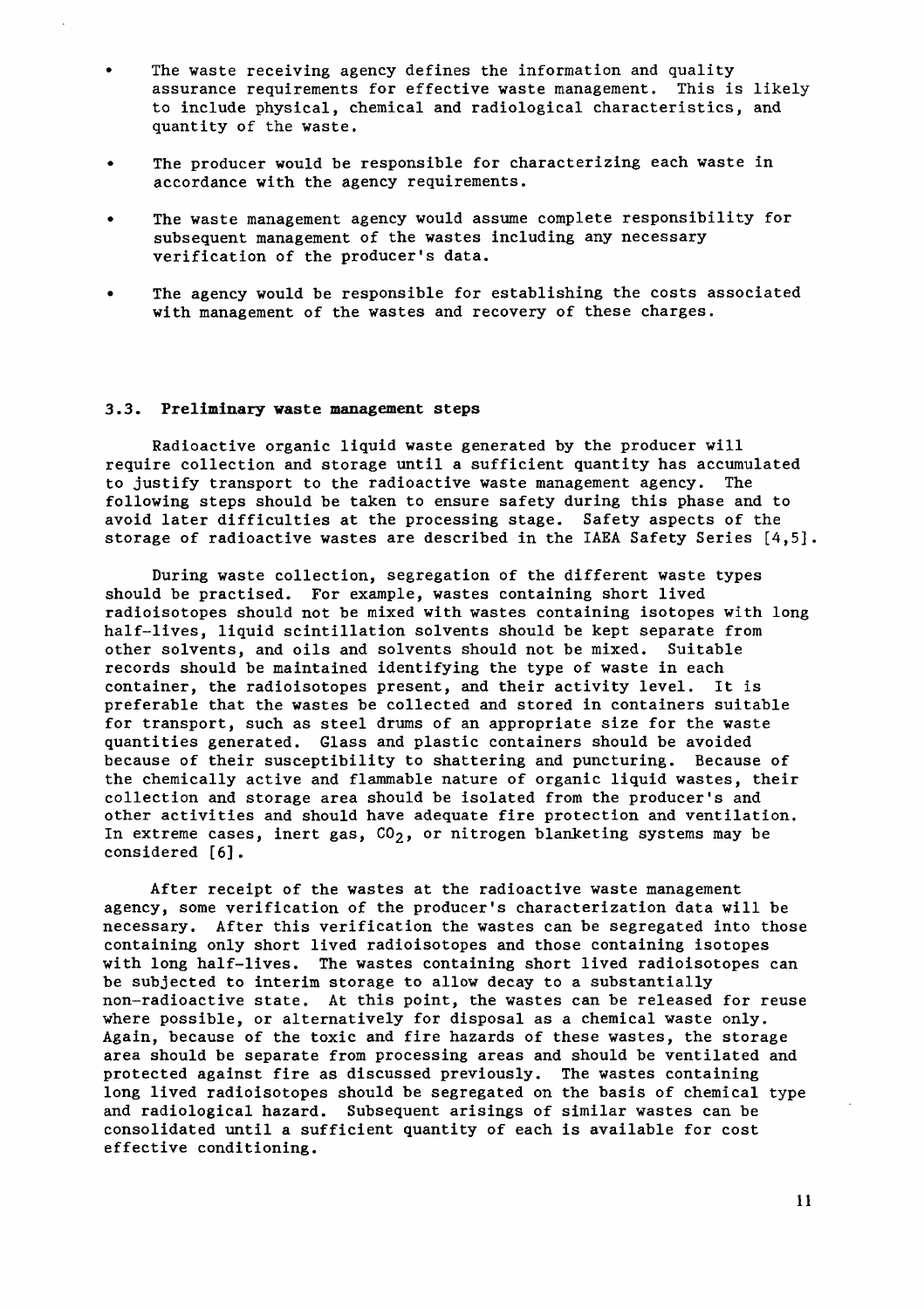

*FIG. 1. Block diagram for the management of radioactive wastes containing long lived radioisotopes.*

 $\mathcal{A}^{\mathcal{A}}$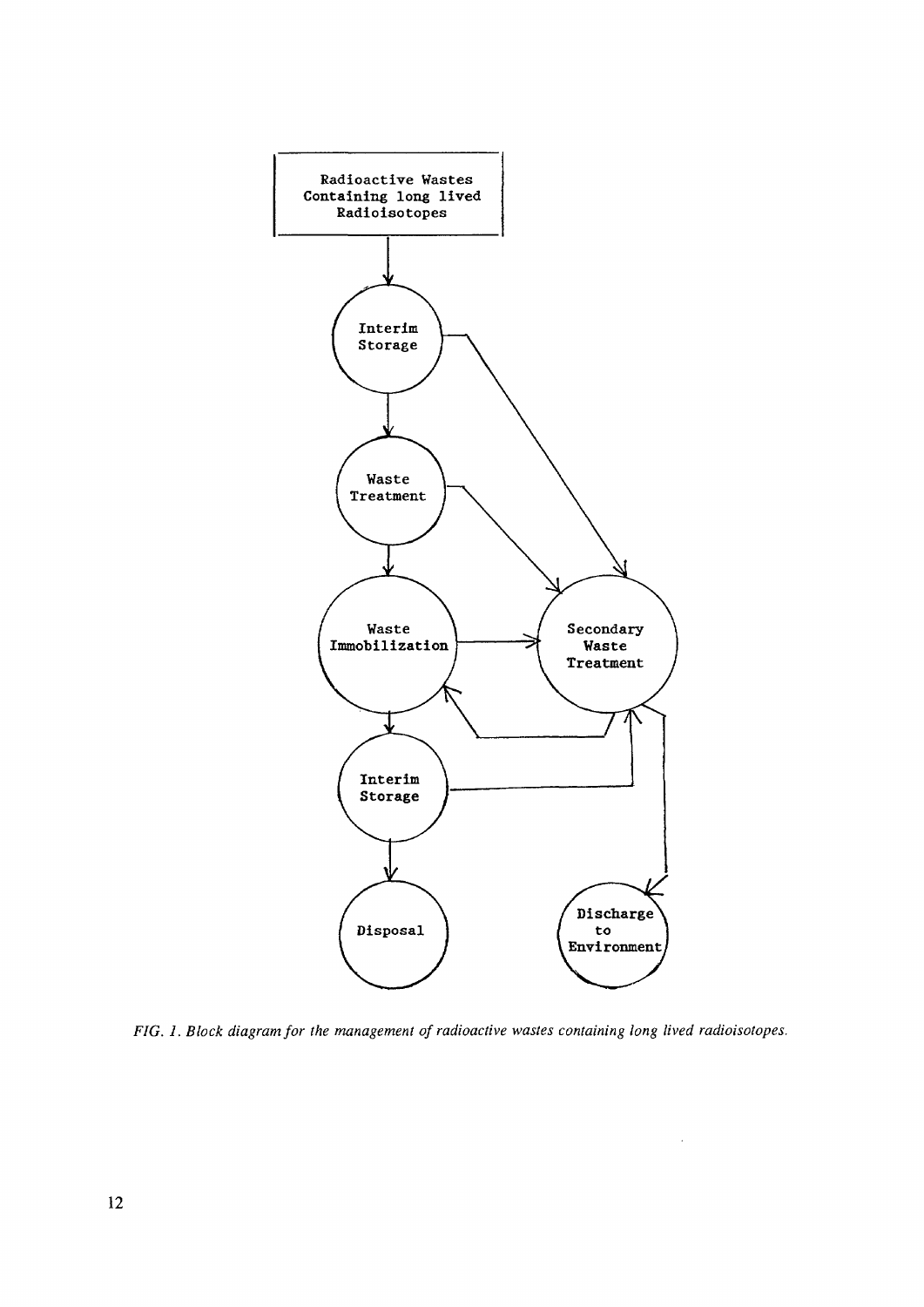The steps in the waste management strategy following segregation and consolidation to final disposal are shown in Figure 1. The waste is stored pending treatment both to accumulate enough waste for cost effective treatment and for selection of the appropriate conditioning process.

The waste management strategy may require treatment of the wastes such as by distillation to separate the radioactive and non-active components or by incineration to destroy the organic material. The treated waste may then need to be immobilized to prevent radioactivity from escaping into the environment.

Following immobilization a complete waste management strategy would include both storage and disposal. However, in developing Member States the quantities of waste for disposal may not be sufficient to justify construction of a waste repository. Consequently, the conditioned waste may have to be stored for an extended period of many years.

#### **4. TREATMENT AND IMMOBILIZATION PROCESSES**

Several techniques for conditioning organic liquid radioactive wastes have been developed and evaluated. In some cases these have been implemented in different countries. Section 4.1. describes existing techniques which could be applied to the different wastes, and Section 4.2. provides guidance on the selection of appropriate processes for particular wastes.

#### 4.1. Treatment options

#### 4.1.1. Incineration

Incineration is an attractive technique for treating organic liquids because they are readily combustible, and high volume reduction factors can be achieved. In principle, the products of complete combustion are the oxides of the elemental constituents, and carbon dioxide and water are, thus, always formed. Other oxides will also be formed, depending on the composition of the waste. For example,  $P_2O_5$  and  $NO_2$  are formed from the combustion of TBP and amines, respectively, and these acid gases can produce corrosive conditions in combination with water. Sulphur and chlorine also produce corrosive combustion products (not the oxide in the case of chlorine, but HC1), which if present in substantial proportions in the waste can require special means to limit the effects of corrosion.

An incineration system consists of the steps shown in Figure 2. An incineration system includes the following components:

- a waste feed preparation and delivery system,
- a combustion chamber,
- an off-gas treatment system, including induced draught fan and a stack,
- ash removal system, possibly interfacing with an ash immobilization system,
- and appropriate control and monitoring instrumentation.

The principal objectives of incineration are to achieve the complete combustion of the waste to inorganic products, appropriate off-gas cleaning, and radiological protection. A radioactive waste incineration system must be radiologically safe by providing containment of the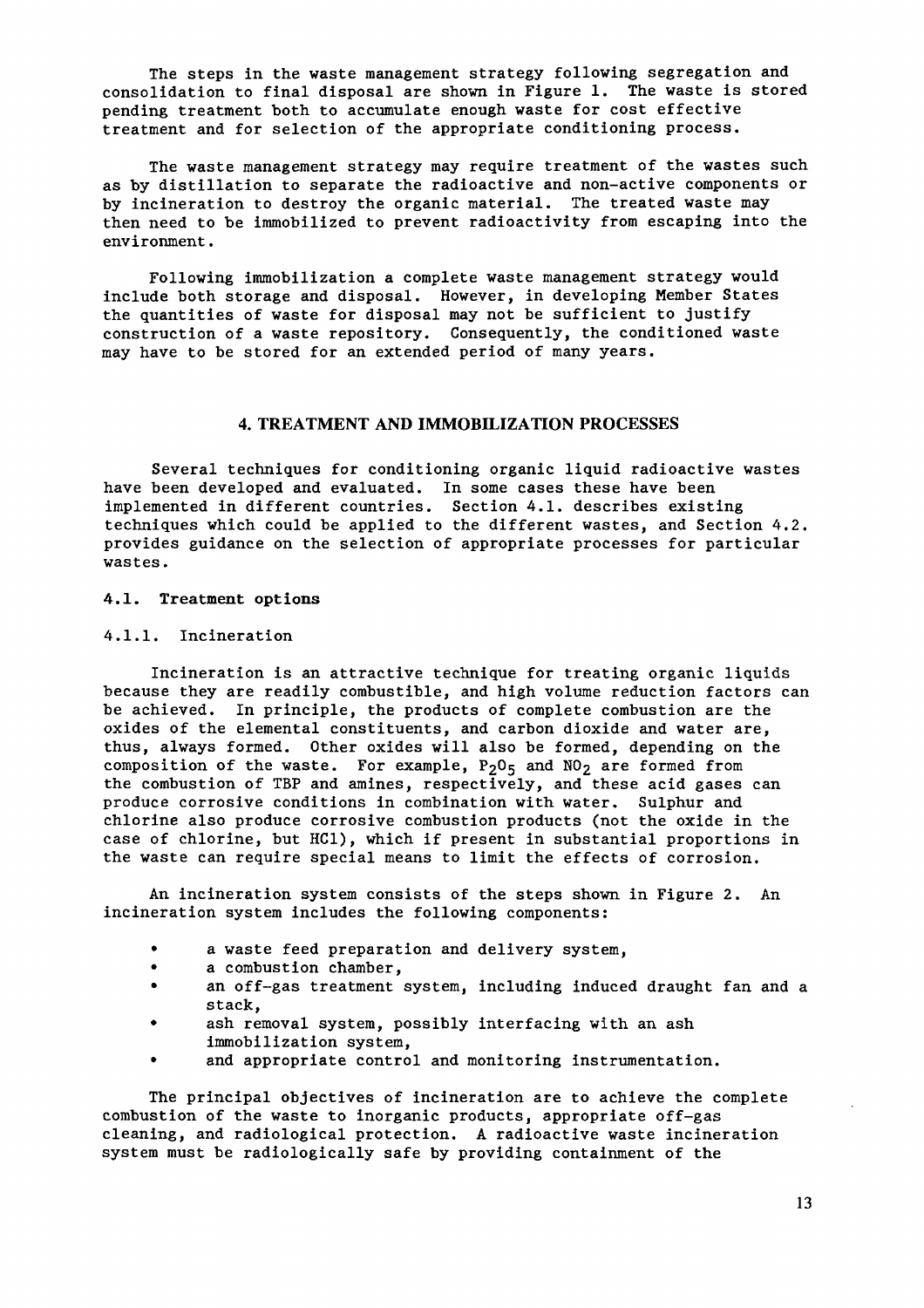

*FIG. 2. Block diagram, for organic liquid radioactive waste incineration.*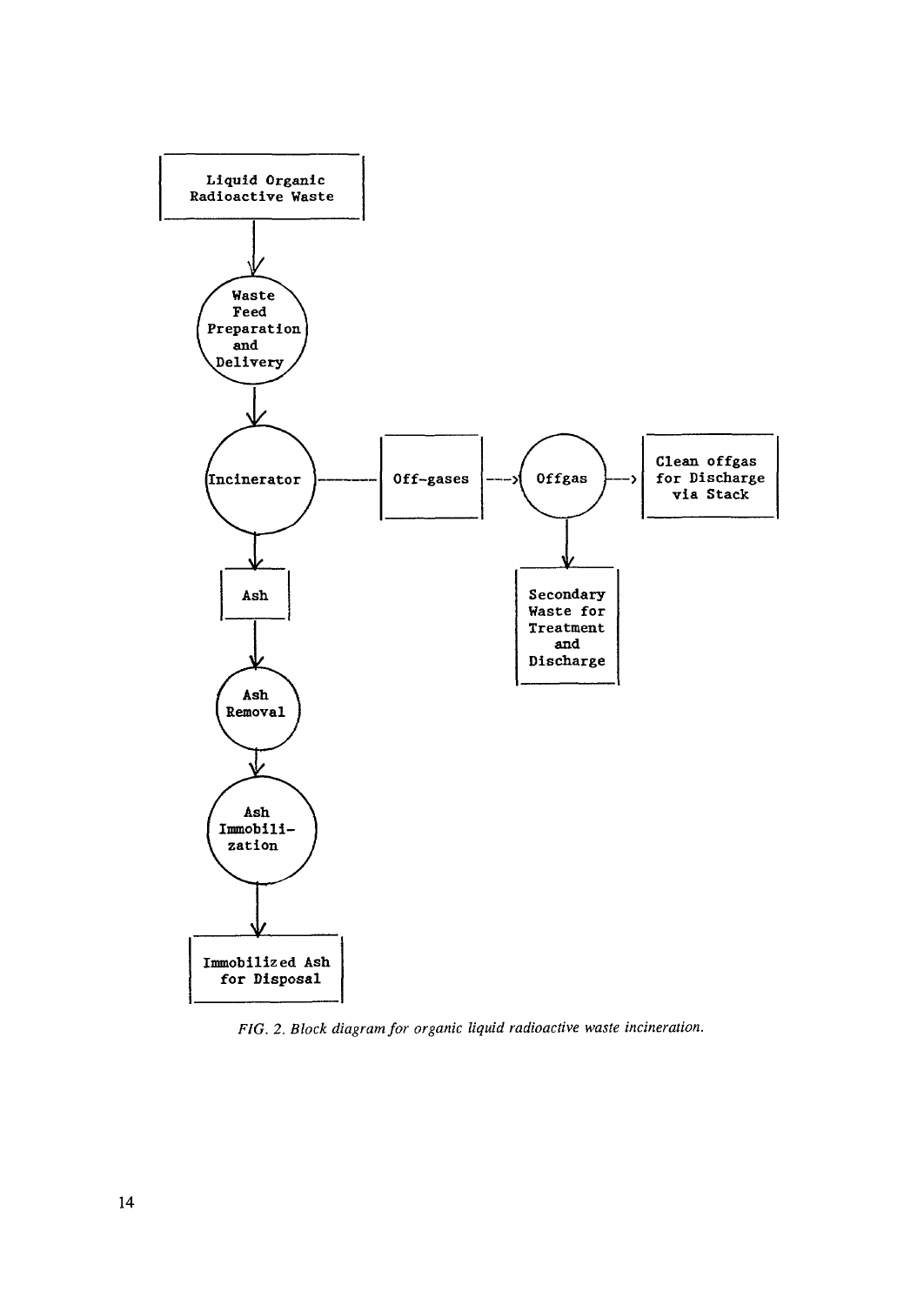radioactive species throughout the process, and the incinerator itself must additionally provide containment of the volatile organic wastes and so avoid the formation of unconfined explosive mixtures of gases and vapours.

A variety of incinerator types and concepts has been tried throughout the world. In general, incinerators for low level radioactive wastes have proved more successful than for intermediate level radioactive wastes, since they tend to be less demanding to construct, operate and maintain [1,7]. Incineration is often practised in dual-purpose solid and liquid radioactive waste incinerators, but these tend to be less successful than dedicated liquid incinerators which have been optimized for the purpose. Dual-purpose incinerators are not described in this report, though reference to these may be found in the Ref. [l] and in Section 4.2.

Solid waste incinerators can be classified as excess-air or starved-air (pyrolysis) types, but incinerators for liquid wastes are almost exclusively of the excess-air type. The high calorific value of organic wastes and the high demand for oxygen can lead to vigorous and turbulent burning conditions requiring filtration to prevent the escape of the radioactive ash into the environment.

A pilot plant incinerator at Cadarache, France [8] was reported in 1985 to have been in operation for 5000 h since 1981 for the destruction of waste solvents including chlorinated solvents, oils, scintillation liquids and TBP which arise from nuclear research centres and reprocessing plants, and from institutes and hospitals. During this period 130  $m^3$  of solvent were incinerated with a volume reduction factor of 30-300. Radioactive contamination of the solvents was limited to 37 MBq/m $^3$  and 3.7 GBq/m $^3$  for a- and *fry-activity,* respectively. The system is illustrated in Figure 3. Incineration is carried out at 900°C in a horizontal refractory-lined chamber, with temperature control by the addition of air. Waste solvent and fuel are fed via pumps at controlled rates. The combustion gases are cooled from 900°C to 600°C by water spray addition, followed by dilution air to reduce the temperature to 220°C. The gases can then be filtered in a fibre prefilter and a HEPA filter, followed by caustic scrubbing to neutralise acid gas products of combustion. Chlorine, phosphorus and fluorine concentrations in the feedstock are limited to 20%, 0.1% and 50 ppm, respectively. However, it is possible to burn 30% TBP/diluent when sodium carbonate is added to neutralise phosphoric acids. 95% of the active ash is trapped by the filters, and the 5% balance remains in the incinerator, there being no special ash off-take.

KfK Karlsruhe, Germany has a dedicated incinerator for organic liquid wastes which burns a feedstock of the following composition: 40% oil, 34% solvent, 10% scintillation liquid, and 16% water. By the end of 1983, 360  $m^3$  of radioactive liquid had been incinerated containing 18.5 GBq/m<sup>3</sup> and 2 TBq/m<sup>3</sup> for  $\alpha$ - and  $\beta$ y-activity, respectively [9-11]. The incinerator system is illustrated in Figure 4 and is of similar configuration to the Cadarache system described above except that liquid scrubbing precedes gas filtration.

A simple cyclone-type incinerator has been developed at Mound Laboratory, USA [12,13] which consists of a mild steel drum as the main incinerator vessel fitted to a closure in place of the normal drum lid. This closure contains a number of penetrations for feed and off-gas pipework, and an ignitor. This simple concept, shown in Figure 5, allows the ash to accumulate in the drum, so that the drum and its contents may be removed when appropriate for disposal, and a new drum fitted for a subsequent campaign. Off-gases are treated in a wet scrubbing system with recirculating scrub liquor.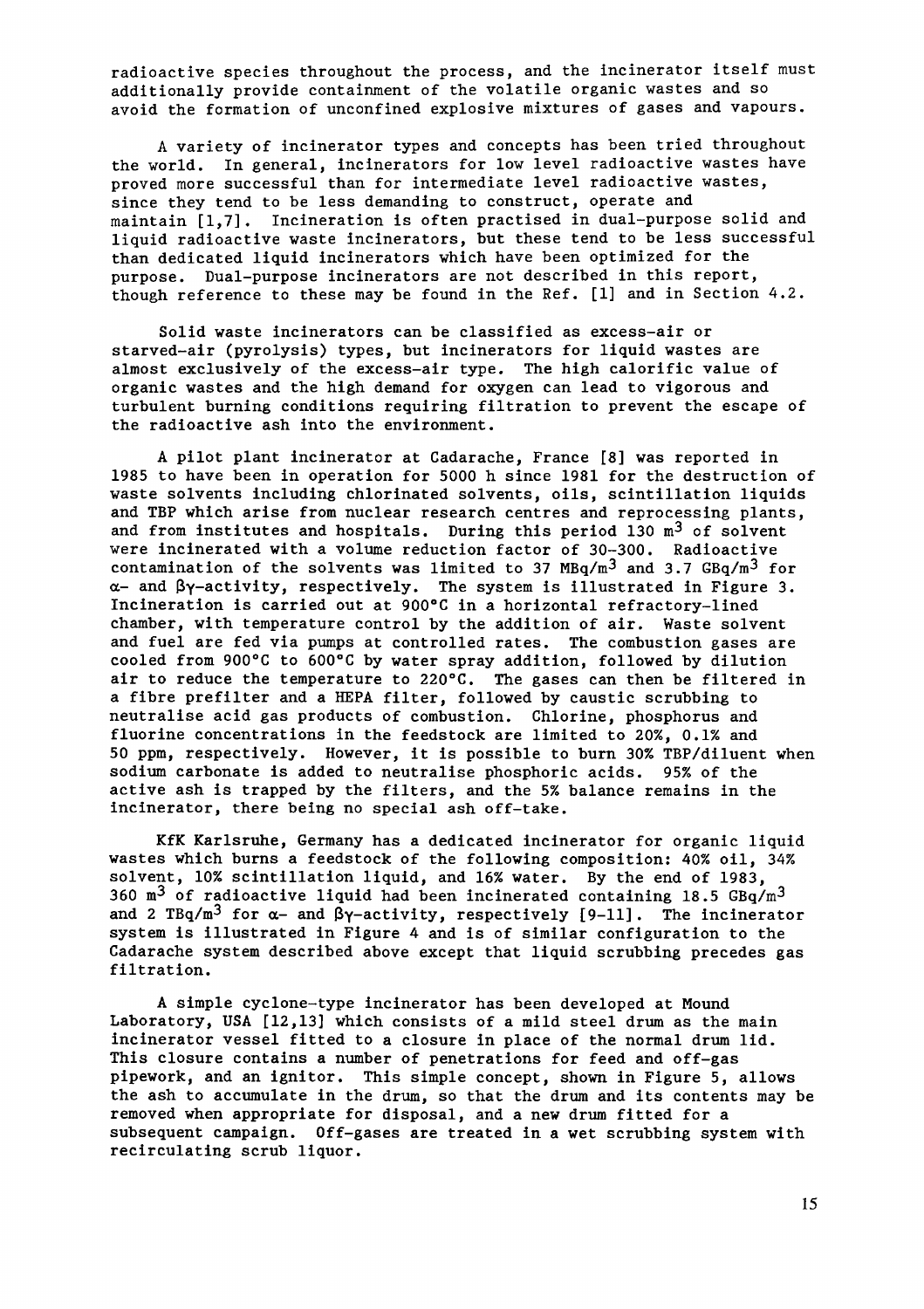

*FIG 3 Plant diagram of low level solvent incinerator, Cadarache (France)*

 $\overline{5}$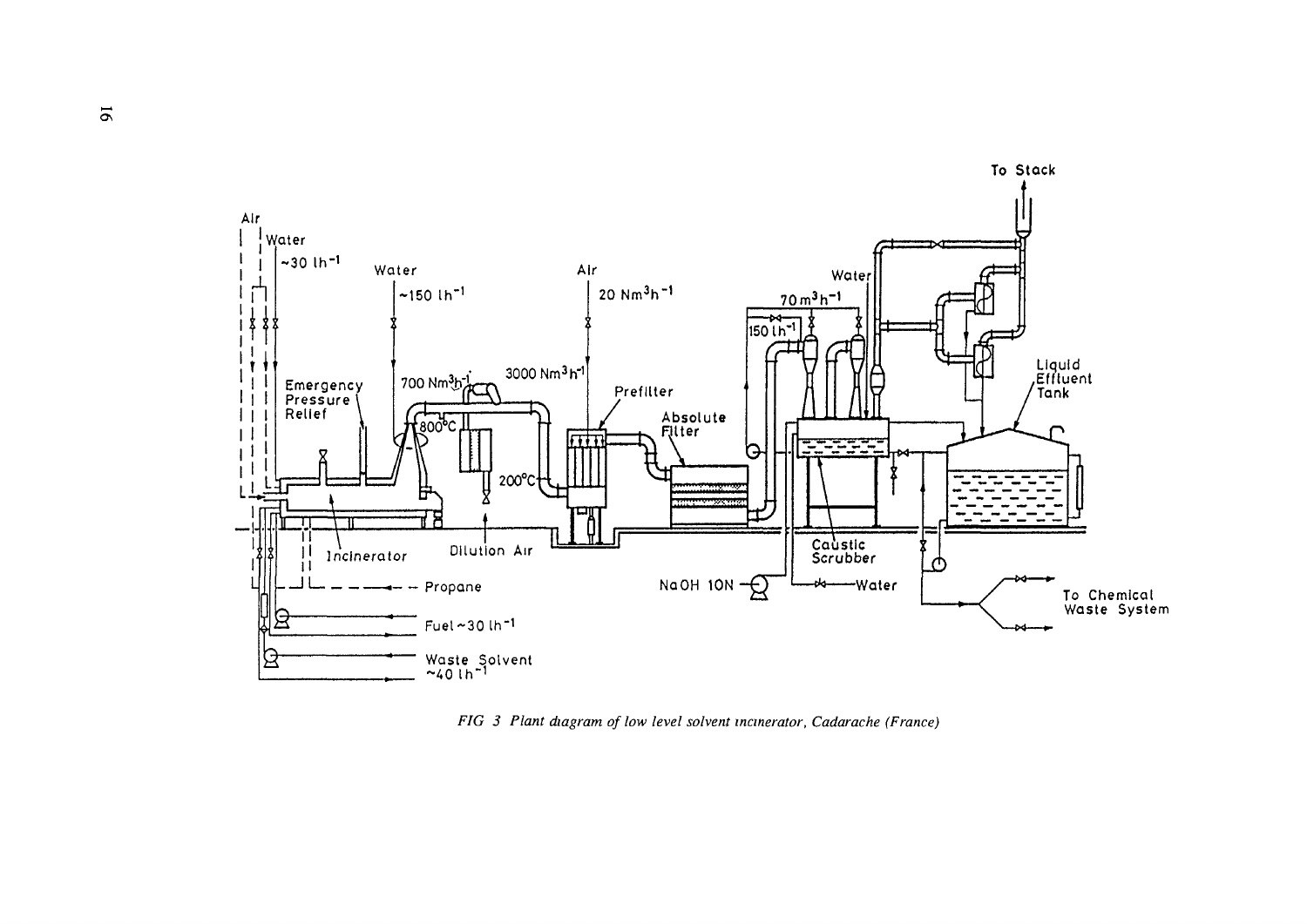

*FIG. 4. Plant diagram of low active liquid waste incinerator, Karlsruhe (Germany).*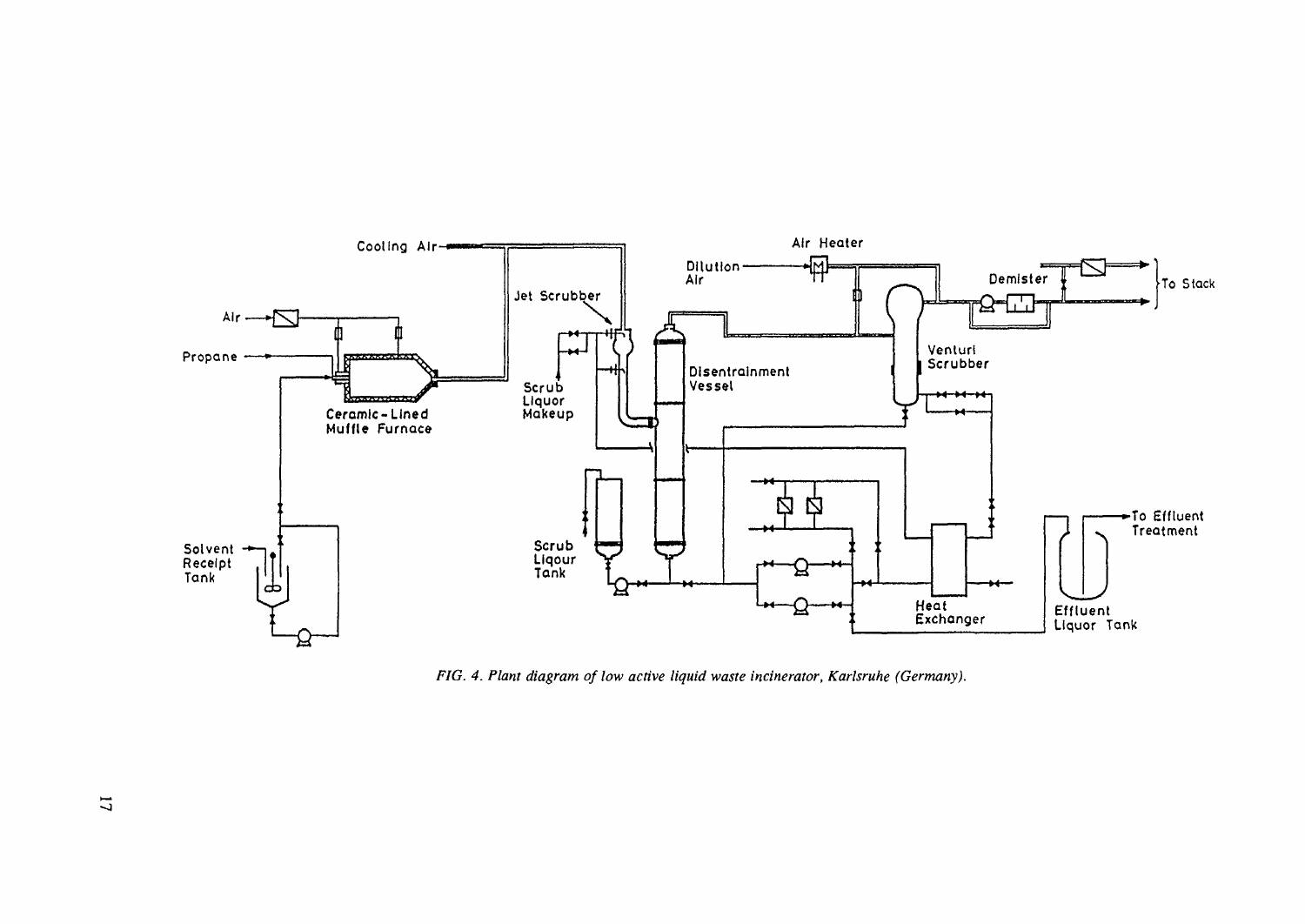

*FIG. 5. Liquid feed system to cyclone incinerator, Mound (USA).*

# 4.1.2. Wet oxidation process [14-16]

Wet oxidation is a technique for breaking down organic materials to carbon dioxide and water in a process which is analogous to incineration. The organic waste is reacted with hydrogen peroxide in the presence of a catalyst at 100°C with excess water distilled or evaporated to leave a concentrated inorganic waste which contains the radioactivity. The main advantages of the process are low temperatures and an aqueous waste which is easy to treat. Good contact of the organic wastes with the aqueous phase is obtained. Early applications have been for polar materials including TBP and organic acid decontamination reagents, but more recently development has extended to the treatment of non-polar materials. Early reports during the development stage of the process indicated the need for high temperatures and pressures, implying the use of sophisticated process control and skilled process operators. However, more recent developments have enabled operation at modest temperature and atmospheric pressure, thereby greatly simplifying process requirements. A plant has been constructed at Winfrith, UK, for treating up to 200 kg batches of waste. The process is also suitable for toxic chemical wastes, since the stringent procedures required to prevent the release of radioactivity are ideally suited to the containment of toxic materials. Figure 6 shows a block diagram for the wet oxidation process.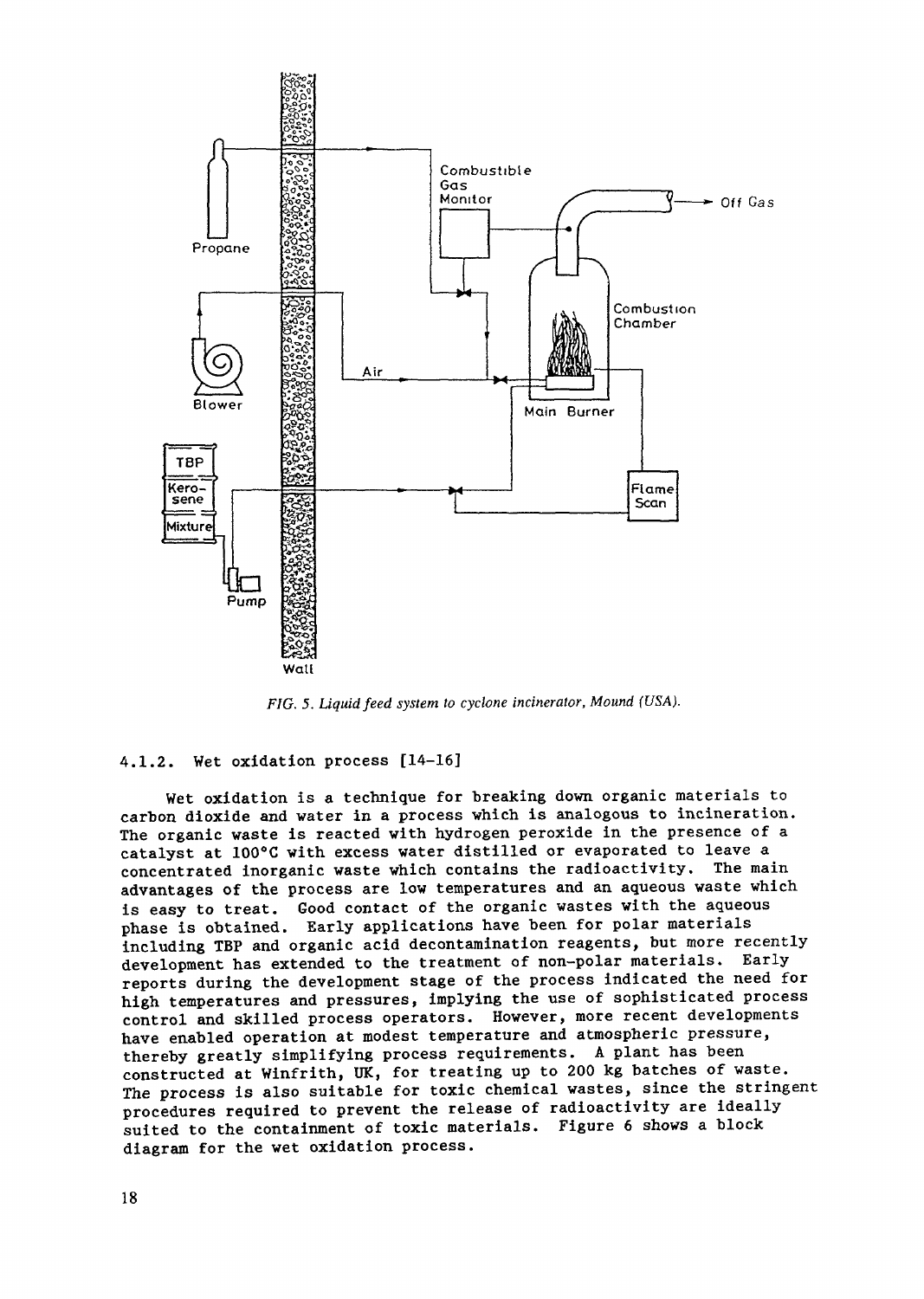4.1.3. Silver II electrochemical oxidation process [17]

This process offers an alternative oxidation method to incineration that has some parallels with the wet oxidation process described in Section 4.1.2. Both processes operate at much lower temperatures than incineration and do not demand the off-gas cleanup challenge posed by incineration. Both wet oxidation and the electrochemical oxidation process feature the use of strong oxidising agents. Whereas the wet oxidation process featured the use of hydrogen peroxide, the electrochemical oxidation process uses Ag(II) in a solution of silver nitrate and nitric acid, by placing the solution in the anode compartment of an electrochemical cell and passing a current.

The anode and cathode cells are separated by a semi-permeable membrane which allows passage of the ions which carry the current through the cell but prevents gross mixing of the contents of the compartments. Aqueous  $Ag(II)$  is reduced to  $Ag(I)$  and this is regenerated electrochemically. The



*FIG. 6. Block diagram showing the principle of the wet oxidation process.*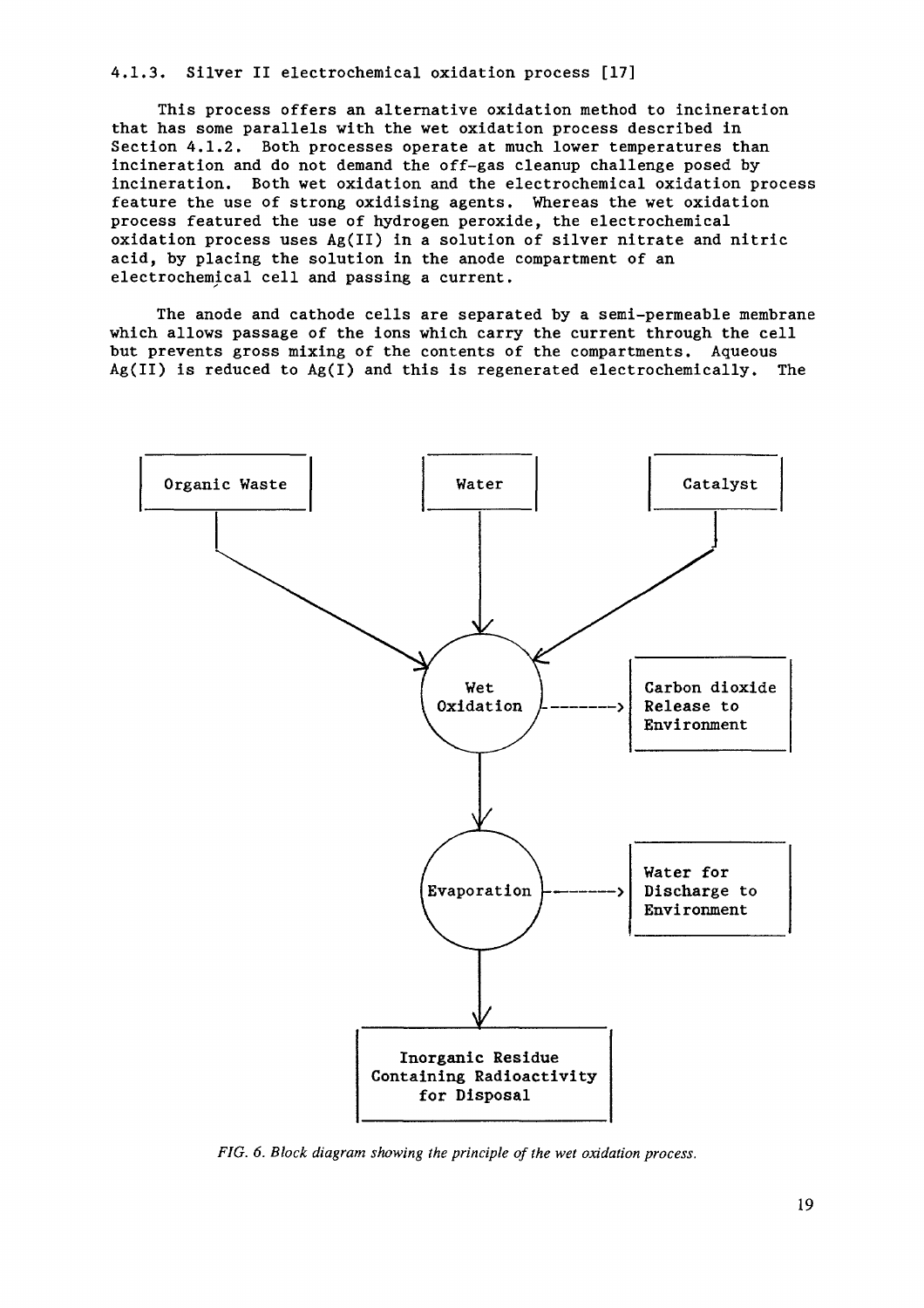

*FIG. 7. Schematic diagram of Ag II electrochemical oxidation process.*

oxidising or reactive species formed during the reaction of the Ag(II) react with the organic waste oxidising it to carbon dioxide, water and organic species arising from any halogens, nitrogen, phosphorous and sulphur present in the waste. Figure 7 shows a simplified scheme of the process. Essentially the same operating conditions can be used for a variety of waste types, there is no volatilization of low molecular weight species which are formed as intermediates during the destruction process, and the process can be readily started and stopped by switching the current on or off.

# 4.1.4. Acid digestion [18]

This process has been under development in a number of countries, though only Germany and the USA have any significant experience in the operation of an industrial scale plant. The process requires the use of mixed nitric and sulphuric acids at ~250°C, with consequent need for expensive corrosion resistant materials of construction. Extensive off-gas scrubbing is required since sulphur dioxide and nitrogen dioxide are generated during the process. Some organic liquids such as hexone and TBP can be treated effectively, though others, such as paraffins only partly digest, with the balance being lost from the reaction vessel by distillation. Trichloroethane and toluene do not digest well unless they are well dispersed by atomization.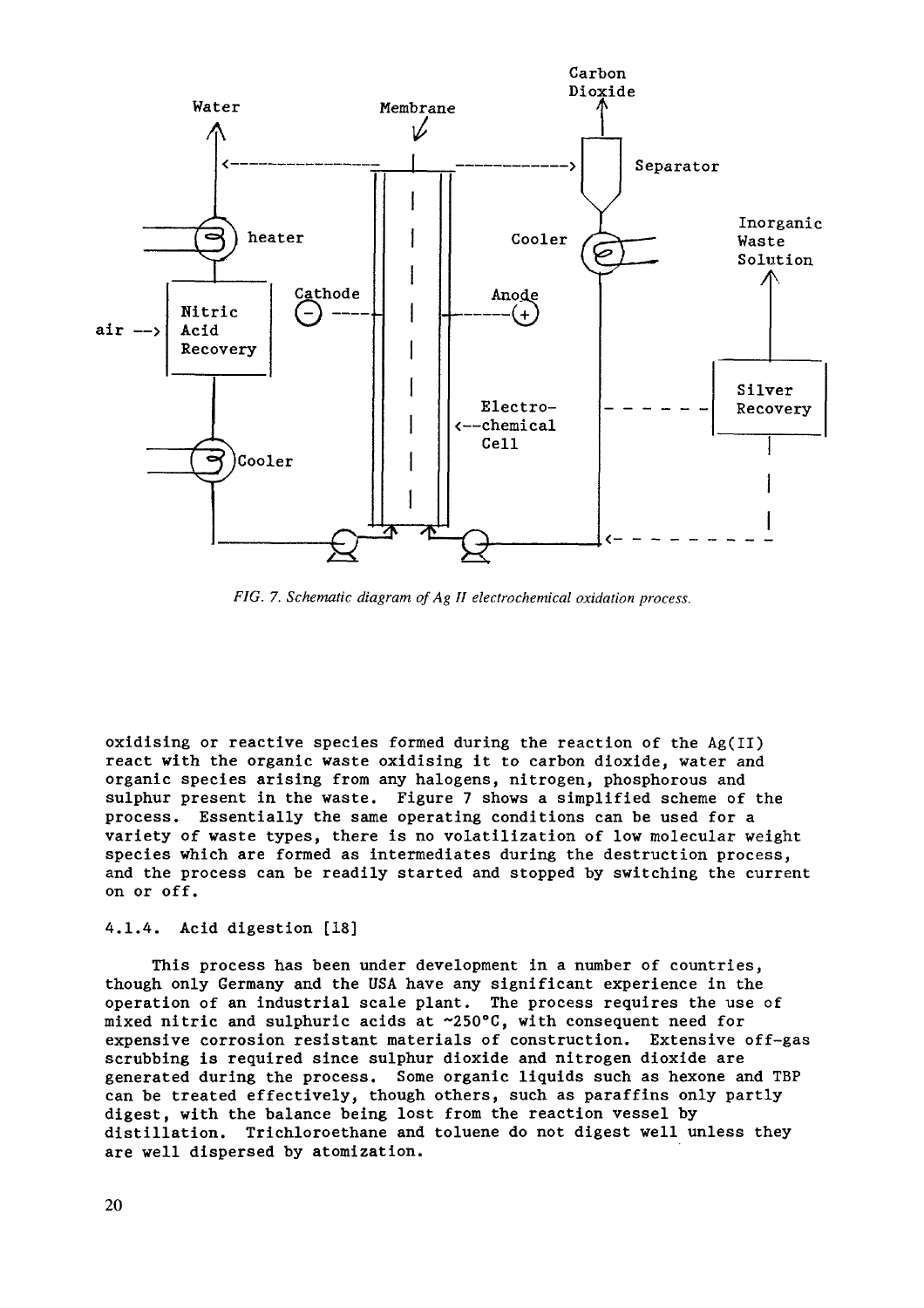4.1.5. Phase separation by adduct formation [19-22]

Phase separation by adduct formation has been investigated as a pretreatment prior to destruction or disposal of TBP and diluent. This is done by contacting contaminated TBP/diluent with concentrated phosphoric acid at room temperature in conventional solvent extraction equipment, such as mixer-settlers or pulsed columns. The TBP is solubilized quantitatively in the phosphoric acid and forms a TBP-acid polar adduct, whose formula is quoted as ranging between  $3TBP.H_3PO_0.6H_2O$  and TBP.4H<sub>3</sub>PO<sub>0</sub>. Almost all the radioactivity and the degradation products are transferred with the TBP into the adduct phase, which can be burned, or possibly recycled. The proposed treatment for the adduct is either to split it to recover the phosphoric acid and dispose of the TBP and associated radioactivity, or to pyrolyse it, thereby recovering phosphoric acid from both the initial phosphoric acid and the TBP, and converting the degradation products to combustible hydrocarbons.

Processes used in Germany feature a preliminary wash of contaminated TBP/diluent in sodium carbonate or hydroxide solution. 300  $m^3$  of 2-30% TBP/dodecane containing 400  $GBq/m^3-4$  TBq/m<sup>3</sup> from the WAK plant have been treated in this way, removing 95% of the radioactivity before treatment with concentrated phosphoric acid to form the adduct. The dodecane phase contains only 37 kBq/m<sup>3</sup>. The adduct is split by dilution with water into an aqueous phase containing 4% of the original activity and a TBP phase containing 1% of the original radioactivity. The aqueous effluents from washing and adduct splitting were routed to the medium active liquid waste treatment plant and the TBP incorporated into PVC.

In another version of the process it was proposed to recycle or burn the diluent and recycle the TBP or incorporate it with PVC chips to form a solid mass for disposal.

In Belgium, the Eurowatt process has been developed to a pilot scale plant in which 100 L of spent 16% TBP/diluent were treated at 1 L/h. A flowsheet for the Eurowatt process is shown in Figure 8. The adduct was formed by contacting with 15M phosphoric acid in an organic:aqueous ratio of 50:1 in a minimum of 10 contact stages to effect complete separation of the diluent. The molar ratio of phosphoric acid to TBP was maintained ideally at 1:2.5. If its value falls to unity the TBP can form a third phase.

The TBP-phosphoric acid adduct was split by contacting with water and dilute sodium hydroxide in a series of pulsed columns. Subsequent work featured adduct formation and phase separation using inactive 30% TBP/diluent processed at 25 L/h in mixer-settlers, followed by pyrolysis and incorporation of the phosphatic residue into glass by a vitrification process. Active trials of this later work have not been reported and the unit has now been decommissioned.

# 4.1.6. Alkaline hydrolysis [23-25]

The alkaline hydrolysis process was investigated in Germany as a chemical treatment to destroy the TBP in a TBP/diluent mixture leaving the diluent suitable for reuse. The process required prewashing the TBP/diluent with sodium carbonate. This removed uranium which would otherwise have caused precipitation and emulsification during the hydrolysis. Hydrolysis was conducted by heating a mixture of TBP/diluent with 50% sodium hydroxide solution to 125-130°C for 7 h. In this way a few hundred litres of active waste solvent from the Wiederaufarbeitungsanlage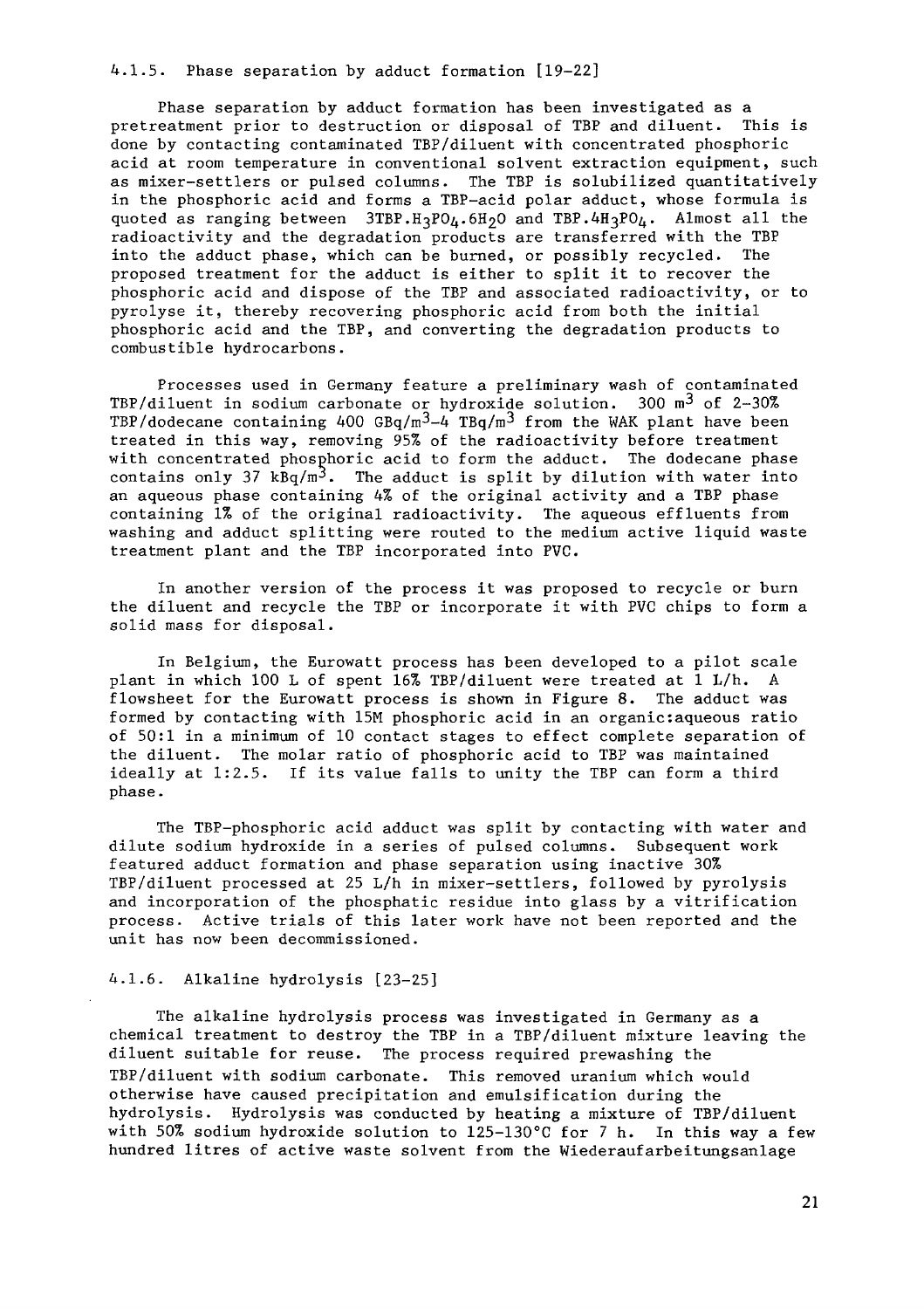

*FIG. 8. Simplified flow sheet of the Eurowatt process (three phase system).*

 $\mathcal{L}_{\mathcal{A}}$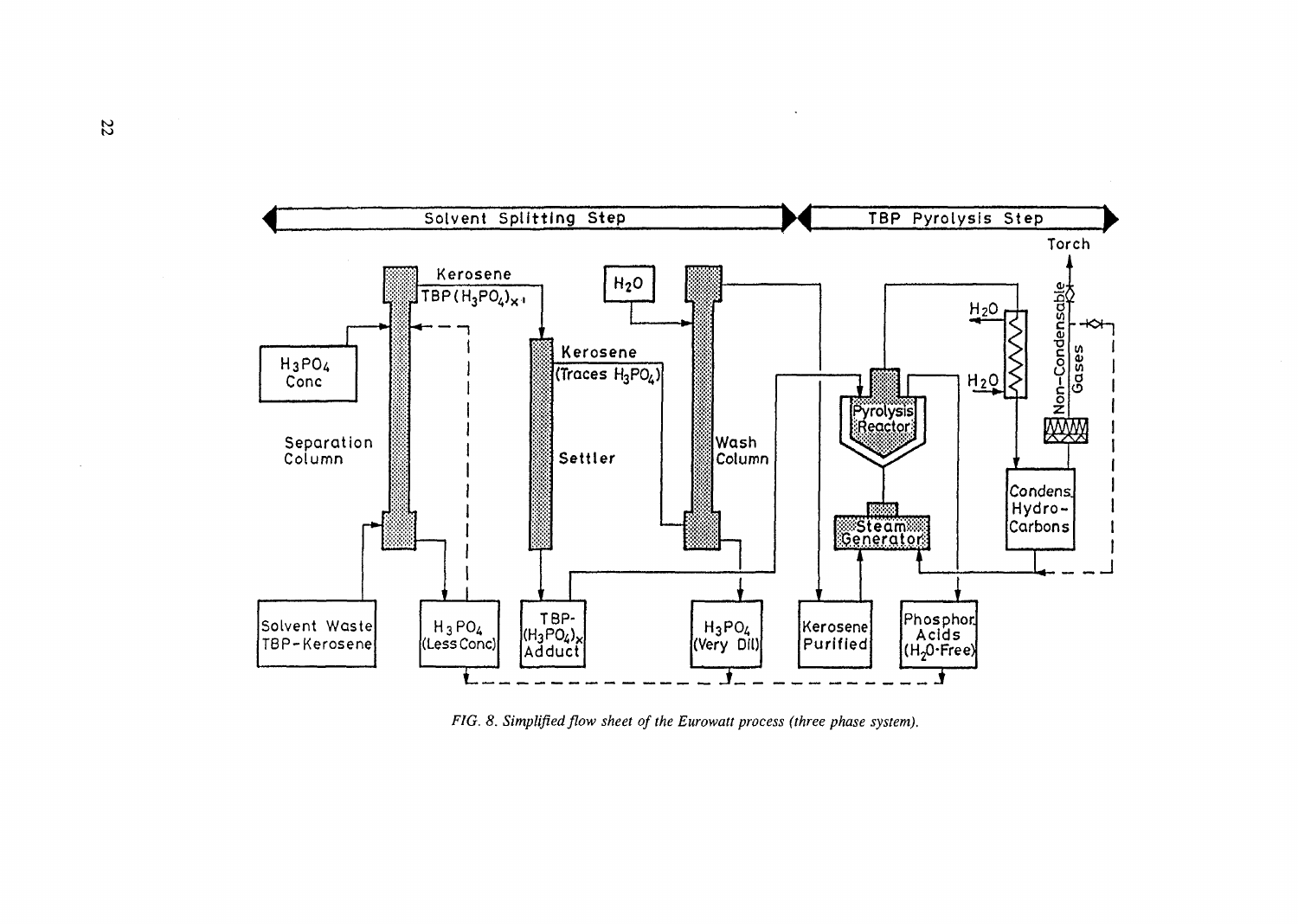Karlsruhe Betriebsgesellschaft mbH, Eggenstein Leopoldshafen (WAK), were treated in 50 L batches and the diluent recycled, being free of nitro- and nitrato-compounds. Incineration of condensed diluent and butanol from the hydrolysis was also demonstrated. The process was proposed for the treatment of 30% TBP/diluent, and phase separation was proposed for the treatment of solutions containing 2-20% TBP/diluent. The suggested disposal route for the lower phase from the hydrolysis process containing sodium dibutyl phosphate (DBF), butanol, methanol and water was evaporation of the water followed by incorporation of the residue into bitumen.

During early work on the hydrolysis process, it was thought that TBP was converted to inorganic phosphate. However, subsequent investigation at Harwell showed that the principal reaction product was DBF with only very small quantities of monobutyl phosphate (MBP) and inorganic phosphate. During development at Harwell both reflux and distillation modes of the hydrolysis process were investigated. Optimum conditions in the reflux mode required treatment for 7 to 8 hours at 125°C with 50% aqueous sodium hydroxide in the molar ratio  $NaOH:TBP = 1.5:1$ . The products of the hydrolysis were in two or three liquid phases. Washing the three phase liquid mixture with water produced two liquid phases and one white solid phase containing the sodium dibutyl phosphate.

The alkaline hydrolysis process is suitable for the treatment of solutions containing between 6% and 30% TBP in diluent. For lower concentrations of TBP the addition of 0.2 volumes of 1.5M sodium DBP to the TBP/diluent is recommended in order to improve contact of the reactants and thus enhance the otherwise slow rate of reaction.

# 4.1.7. Distillation

Simple distillation may be used for the pretreatment of scintillation fluids and miscellaneous solvent wastes. Substantial volume reduction is possible as the activity is generally concentrated in the residue. The recovered organic solvent could be used as a technical grade solvent or as a fuel for an incinerator.

The distillation of scintillation fluid has been practised in the USA and Brazil [26]. At IPEN, Sao Paulo, a 20 L/day unit shown in Figure 9 was operated. At 85°C the azeotropic mixture begins to distill and when the water is exhausted the temperature is raised to 110°C to distill off the balance of the organic solvent. The water/solvent distillate separates into two phases with any activity carry over remaining in the aqueous phase. The organic solvent can be separated from the aqueous phase for reuse elsewhere. A waste volume reduction of 40%, a process yield of 80% and a 10 L batch operation time of 50 minutes are claimed.

In the USA, a type of steam distillation has been used to recover Liquid scintillation counter solvents contained in plastic vials [27]. In this case the vials do not need to be emptied for processing. The process uses a steam sterilizer autoclave with a volume of 360 L. Disposable aluminium trays are placed in the bottom of the autoclave to collect the melted plastic vials. Each charge could accommodate approximately 400 vials. The autoclave is pressurised to about 500 kPa with steam for 1 hour. The steam is released slowly into the coils of a cooling can to condense the water and solvent vapour which is collected in a separatory funnel. The condensate consists of approximately 1 part water and 3 parts organic solvent. After separation into the two phases, the water phase is usually dilute enough in activity to allow discharge. The organic solvent can again be used as a technical grade solvent or as a fuel. The melted plastic vials can be incinerated or treated as a solid waste.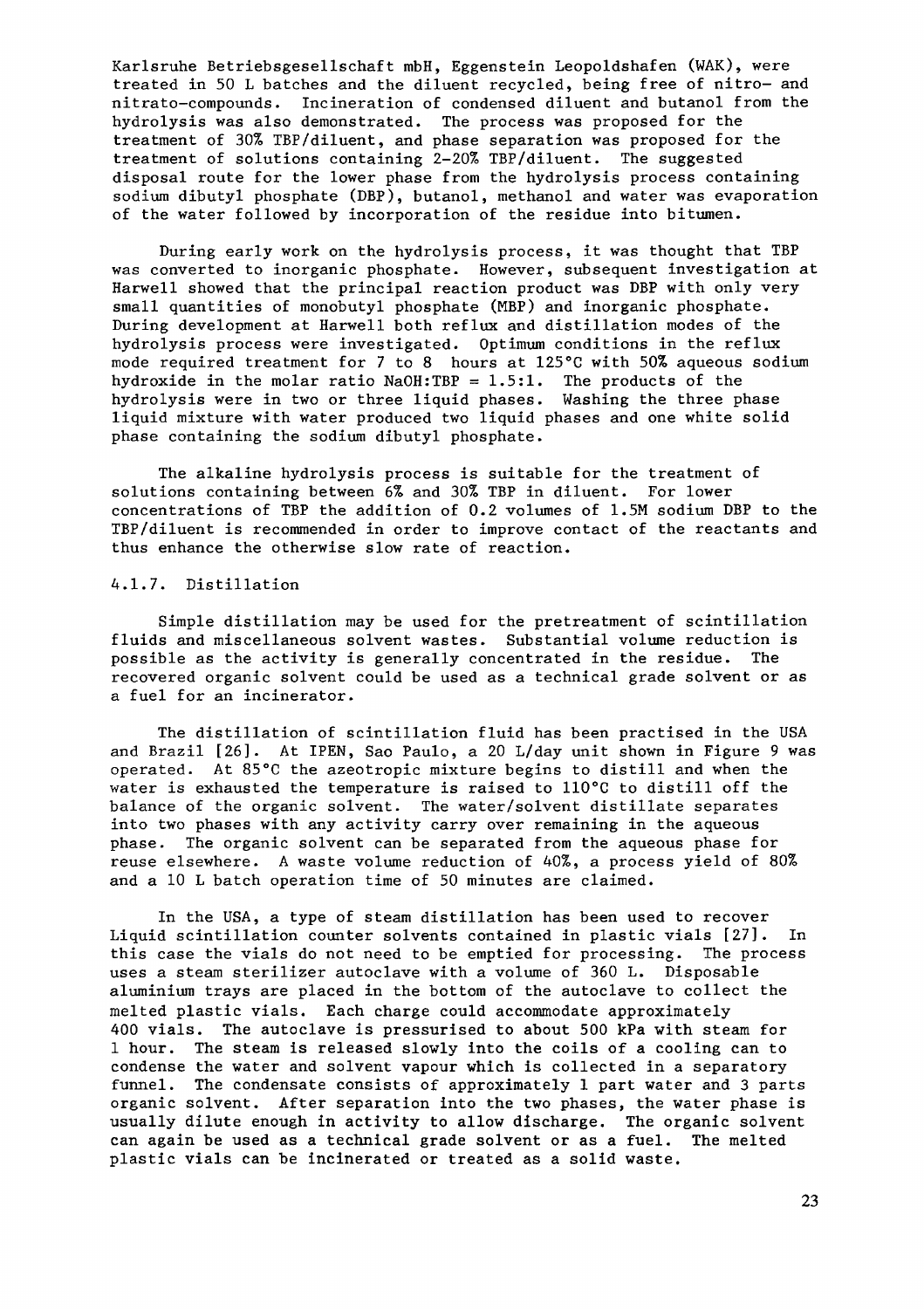

- E. Temperature control and indicator
- F. Heater
- G. Thermocouple
- H. Separation flask
- I. Waste storage flask

*FIG. 9. Distillation apparatus for scintillation solutions.*

Vials containing liquid scintillation counter fluids may be uncapped by hand to release the solvent. Alternatively, they could be crushed in quantity using equipment similar to that shown in Figure 10. In either case fire and respiratory protection must be provided because of the flammable and toxic nature of the solvent [28].

Distillation can be practised with conventional readily available equipment and space requirements for the equipment are small. The process is simple and well known, and operators require only limited training. The process is cost effective in that valuable solvent can be recovered for some form of reuse. The active residue could be either immobilized or destroyed if incineration facilities are available.

# 4.1.8. Absorption

The treatment of organic liquid radioactive wastes with absorbents is a simple way of converting the liquid to a solid form. As long as there is an excess of absorbent there is no need even for mixing; the liquid waste can be added to the absorbent in a suitable container and eventually all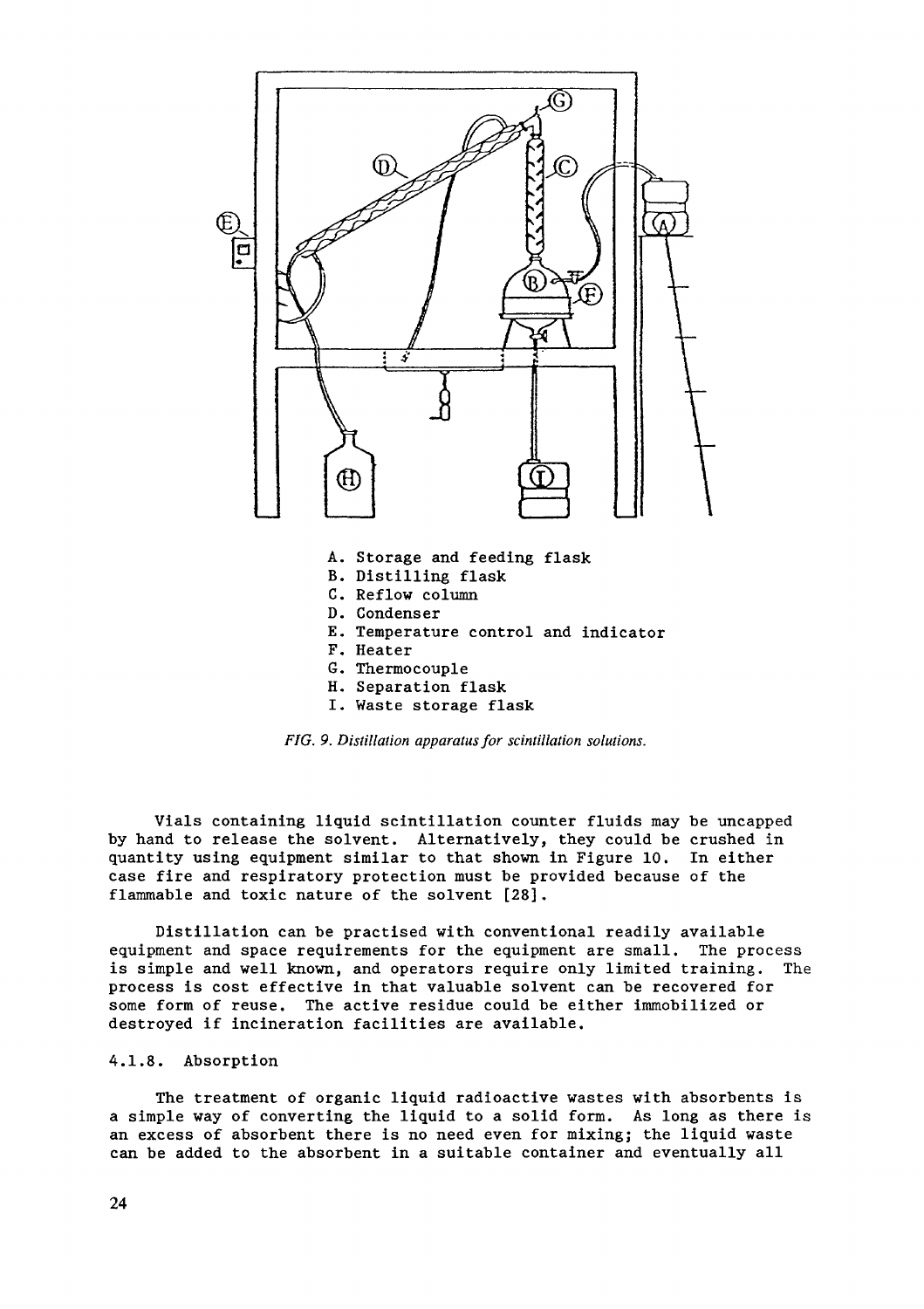| Latched safety door, cannot be opened when basket is<br>in filling position | Adjustable legs, raise or lower Vyleater to accommodate<br>6<br>various sizes of waste containers up to 55 Gal |
|-----------------------------------------------------------------------------|----------------------------------------------------------------------------------------------------------------|
| 2<br>Track, guides travel of basket                                         | Leveling pads, to accommodate uneven floors                                                                    |
| Basket, protective-coated counter balanced holds 400                        | Indicator, position of adjustable crusher which can<br>8<br>accommodate vials of various sizes                 |
| 3<br>to 1 000 vials depending on size                                       |                                                                                                                |
| Drain hose<br>4                                                             | 9<br>Exhaust vent, discharges fumes from inside Vyleater                                                       |

*FIG 10 Crusher for glass or plastic vials*

# TABLE II. PERFORMANCE OF ABSORBENTS FOR ORGANIC LIQUIDS

| Product            | Absorbency<br>waste/sorbent<br>(ratio by volume) | Organic waste<br>by volume<br>(%) | Volume<br>increase<br>(%) |
|--------------------|--------------------------------------------------|-----------------------------------|---------------------------|
| Natural fibre      | 0.9                                              | 47                                | 111                       |
| Synthetic fibre    | 0.8                                              | 44                                | 125                       |
| Clays              | 0.6                                              | 33                                | 167                       |
| Diatomaceous earth | 0.65                                             | 40                                | 154                       |
| Vermiculite        | 0.35                                             | 26                                | 286                       |
| Imbiber beads      | 4.0                                              | 80                                | 25                        |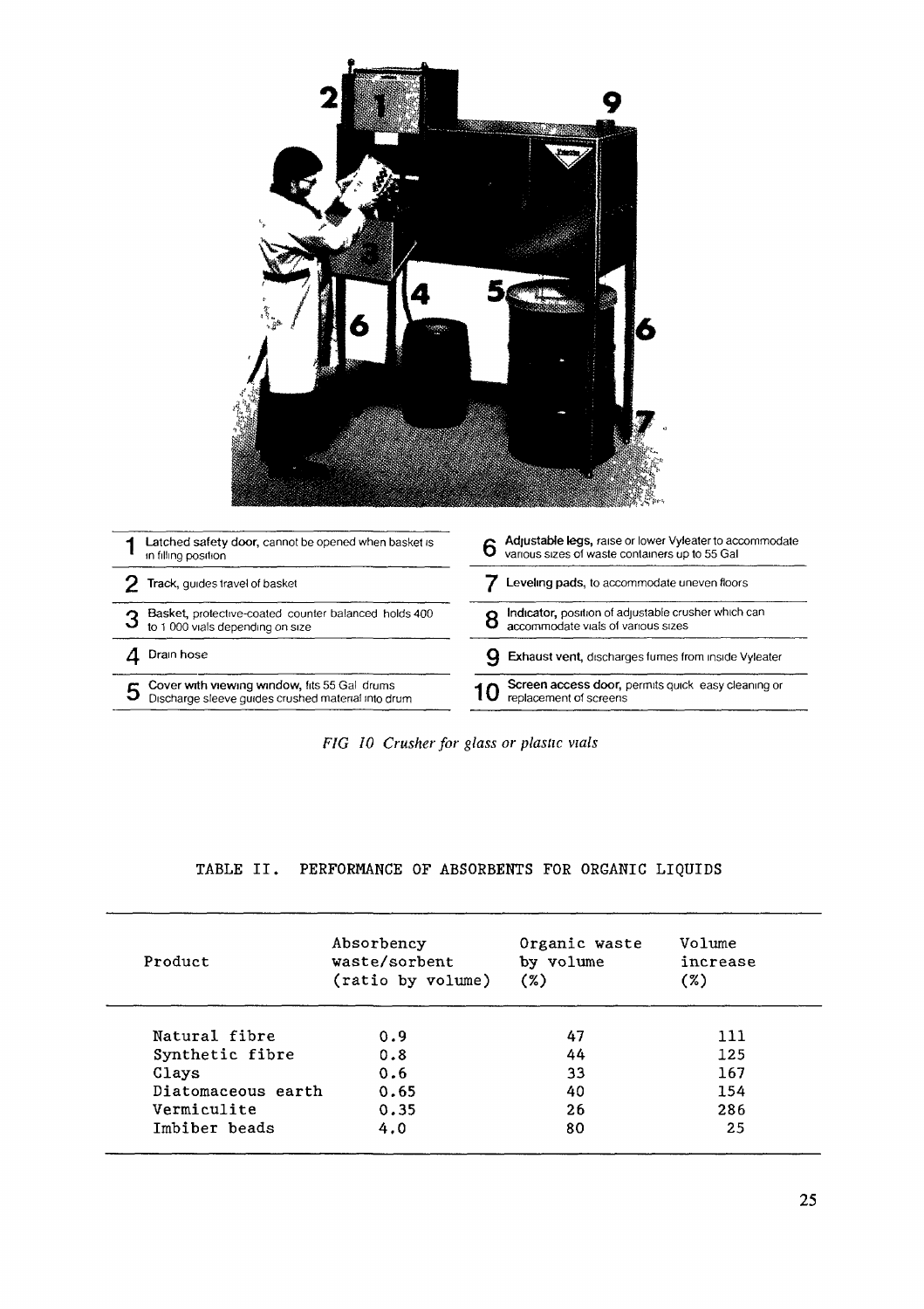the liquid will be taken up. This technique has been routinely used for the solidification of radioactive turbine and pump oil [29] . The following main categories of absorbent are commonly used:-

- natural fibre (sawdust, cotton)  $\qquad \qquad -$
- $\qquad \qquad$ synthetic fibre (polypropylene)
- $\overline{\phantom{a}}$ vermiculite (mica)
- $\qquad \qquad$ clays
- $\overline{\phantom{a}}$ diatomaceous earth
- imbiber beads (alkyl styrène polymer).

The use of absorbents converts the liquid waste into a form which can vary from loose dry particles to a jelly-like solid. The waste forms have no special integrity and are only restrained from dispersing by the container. As shown in Table II, the absorption efficiency of the different absorbents can vary by a factor of 2 to 3, and the waste volume increase can be up to almost 300%.

The suitability of absorption alone for the solidification of organic liquid wastes is only moderate; the process efficiency can be adversely affected by the presence of water or other ionic contaminants, and variations in waste viscosity can cause significant reductions in the quantity of liquid absorbed. Finally, the waste form is readily dispersible in air or water if the product container is breached.

This process is probably the simplest technique for conversion of organic liquids to a solid form and is practised extensively in many areas. The use of excess absorbent can even eliminate any need for mixing as it will soak up all free liquid with time.

# 4.1.9. Cementation

Cement by itself has limited efficiency for the solidification of organic liquid wastes. Only about 12 vol% of oil can be incorporated directly into cement and still retain a waste form that is dry and monolithic. However, significant increases in waste loadings can be obtained when emulsified and multiphased (oil/water/solvent) wastes are used. Mixing of the components need only require an in-drum mixer or drum roller. A flowsheet for liquid waste solidification with cement is given in Figure 11.

Cementation has been used extensively in the USA to solidify waste turbine oil, pump oils and TBP/dodecane solvents [30].

A typical composition for radioactive oil solidification in a 200 L waste form would be [1]:

- 165 kg Portland Cement  $\overline{\phantom{0}}$
- 17 kg lime  $\equiv$
- $\overline{\phantom{a}}$ 72 L oil
- $\overline{\phantom{a}}$ 62 L emulsifier
- $\overline{a}$ 14 L water
- 7 L silicate accelerator

The cement and lime are dry mixed thoroughly in the waste container. The oil and emulsifier are mixed in a separate container, water is added, and the components are mixed to form an oil-in-water emulsion. The emulsion is added to the cement/lime powder and the whole stirred until the batch is homogeneous. The silicate cure accelerator is added and stirring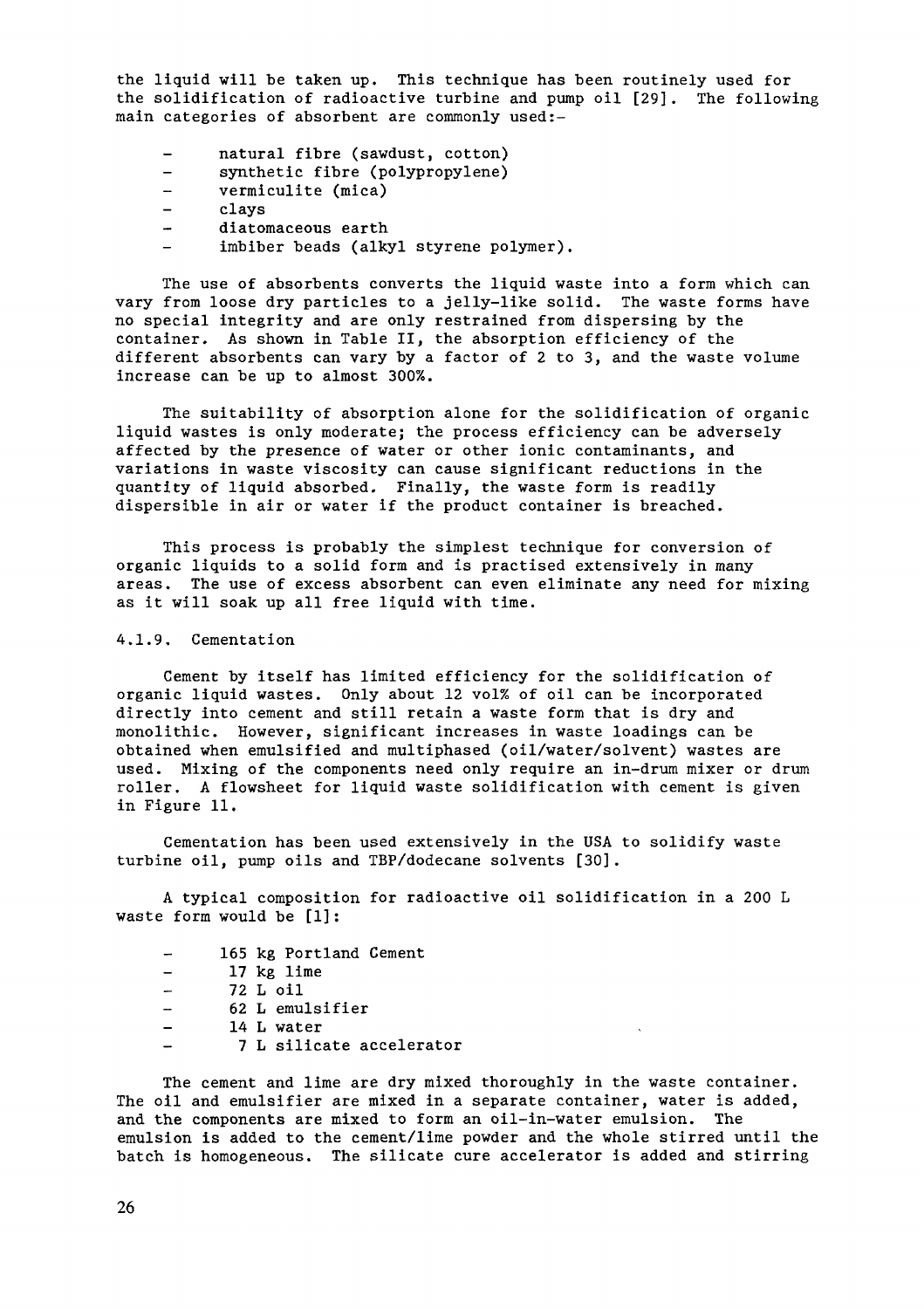

*FIG. 11. Flow sheet for organic liquid waste solidification with cement.*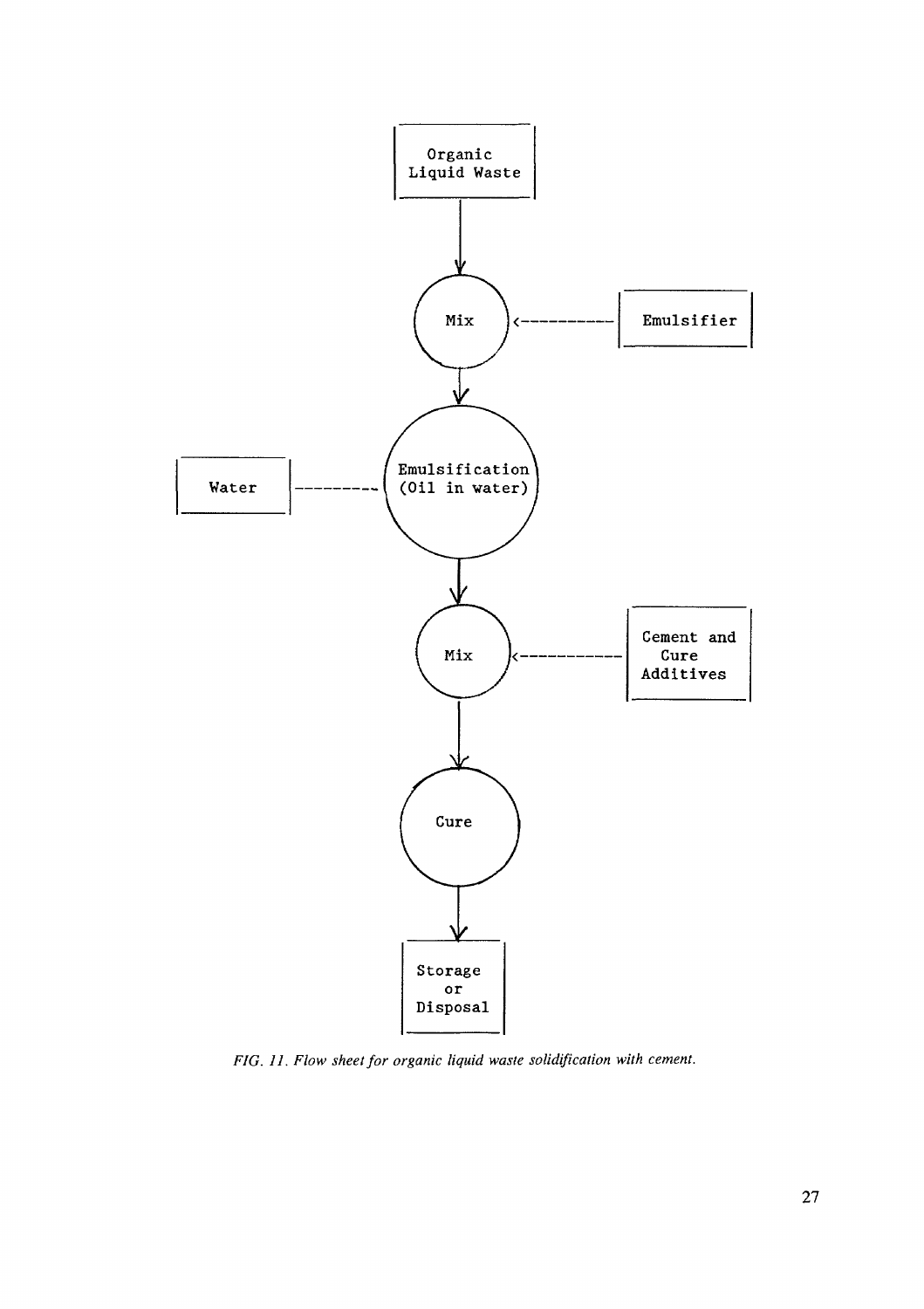is continued for a short time to ensure uniform dispersion of the accelerator. The mixer can then be removed and the container closed and stored for product cure to take place. Typically, adequate cure for transport to the interim storage/disposal site will require 4 to 28 days.

Although cementation is a simple process requiring only rudimentary equipment, it is important to note that the degree of cure and resultant waste form integrity can be adversely affected by minor compositional changes in the waste feed. Thus, it is essential that small sample solidification tests be done on each batch of waste before full scale solidification. This will determine whether formulation modification is necessary to obtain the correct desired waste form.

# 4.1.10. Absorption and cementation [31]

Instead of emulsifying the organic liquid waste before introducing it to the cement powder, this approach converts the organic liquid to a dry particle form which is then mixed with the cement powder and water to produce the final waste form. The advantages of this technique are that the procedure is more tolerant of batch to batch waste variability, although not completely so, and higher waste loadings of up to 56% vol organic liquid can be attained. A disadvantage is the need to convert the organic liquid waste to a dry solid before adding it to the solidification matrix.

Some typical compositions of solidified waste forms using this technique are given in Table III.

| Absorbent          | Cement | 011  | Absorbent | Water | Liquid Waste   |
|--------------------|--------|------|-----------|-------|----------------|
|                    | (g)    | (g)  | (g)       | (g)   | Content (%vol) |
| Clay               | 200    | 32.2 | 71        | 71    | 15.6           |
| Vermiculite        | 200    | 84   | 24        | 120   | 21.8           |
| Natural fibre      | 200    | 321  | 11        | 70    | 56.0           |
| Diatomaceous earth | 200    | 372  | 265       | 160   | 38.75          |
| Synthetic fibre    | 200    | 295  | 34        | 165   | 44.5           |

TABLE III. OIL WASTE SOLIDIFICATION WITH ABSORBENTS AND CEMENT

If the organic liquid waste is contaminated with water it may be possible to reduce the amount of added water given in Table III by a similar amount to that contained in the waste feed. However, it is important that the mix should contain enough water to hydrate the cement adequately, otherwise the solidified waste form may not have sufficient integrity.

This technique, as for simple cementation, is a low cost process requiring minimal operator skills and cheap readily obtained equipment. Even the increase in volume of waste resulting from this process may not be a disadvantage where only small volumes of organic liquid waste are expected to arise.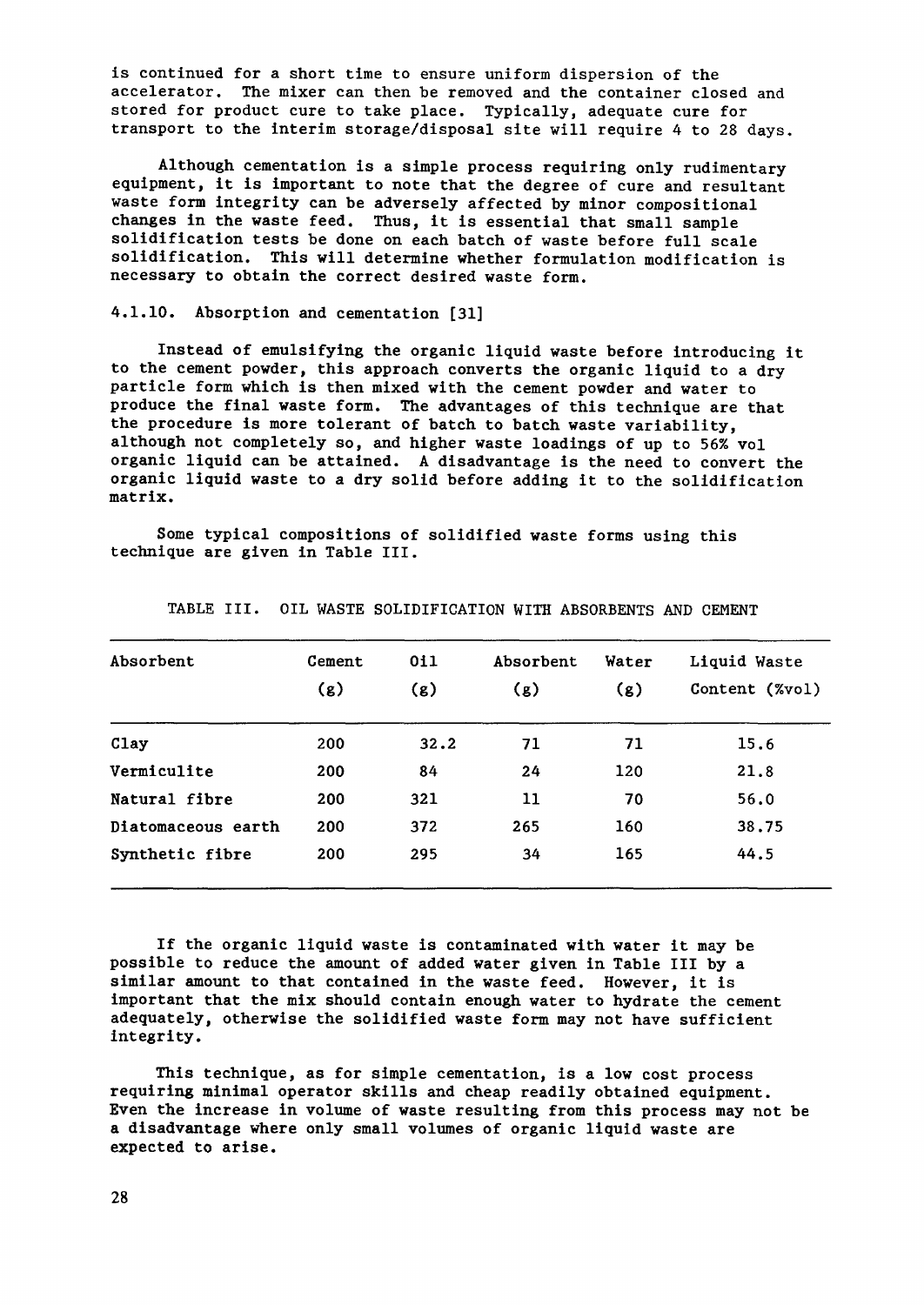#### **4.2. Process selection**

#### 4.2.1. General

This section of the report attempts to provide guidance to Member States in Groups A, B and C in the selection of appropriate processes for treatment of radioactive organic liquid wastes. It is assumed that the differences in volumes, types, and radioisotopes content of wastes for the Member State groups will present different requirements which may influence an individual state's preference for a given process.

Typical volumes and characteristics of organic liquid wastes and the importance of this characterization have been emphasised in Section 2 of this document. This information has to be taken into account in the selection of the waste treatment process. However, a special characteristic of scintillation fluid and the miscellaneous solvent streams is the potential for solvent recovery and reuse. This feature provides a cost benefit and should not be overlooked in the selection process.

A major factor in process selection is the available resources. With regard to personnel it is considered necessary that supervisors have appropriate training and skills in radioactive waste management practices to ensure process operations meet the appropriate safety, regulatory, and quality assurance standards. Plant operators require adequate skills to operate the process equipment correctly and it may be appropriate to select processes which have parallels in the indigenous non-nuclear industries.

Since aqueous and solid radioactive waste volumes greatly exceed those of organic liquid wastes, it is likely that priority will have to be given to their treatment. In the majority of cases, processes and equipment selected for the treatment of aqueous and solid wastes can be adapted to the processing of organic liquid wastes and combined processing could be cost effective. For example, cementation can be used for the direct solidification of organic liquid wastes as well as the solidification of aqueous and solid wastes. Incineration or wet oxidation treatment of organic liquid wastes produce inorganic residues which thereafter can be treated with other inorganic wastes.

Where dedicated equipment for the destruction of organic liquid wastes is desired, equipment cost, versatility for the treatment of a number of organic liquid wastes, equipment availability, reliability in operation, and ease of maintenance are all factors to be considered in the selection process.

#### 4.2.2. Process combination guidelines

Often, substantial advantages can be accrued by selecting a combination of two or more processes, rather than a single process, for the treatment of organic liquid wastes. For example, the multiple process approach may allow resource recovery, convert the organic material into an inert inorganic waste, provide volume reduction, or allow processing in equipment designed for solid wastes. Figures 12, 13 and 14, suggest some possible process combinations for treating scintillation liquids and miscellaneous solvents, oils, and solvent extraction wastes, respectively. Some of the advantages and disadvantages of each combination are also presented.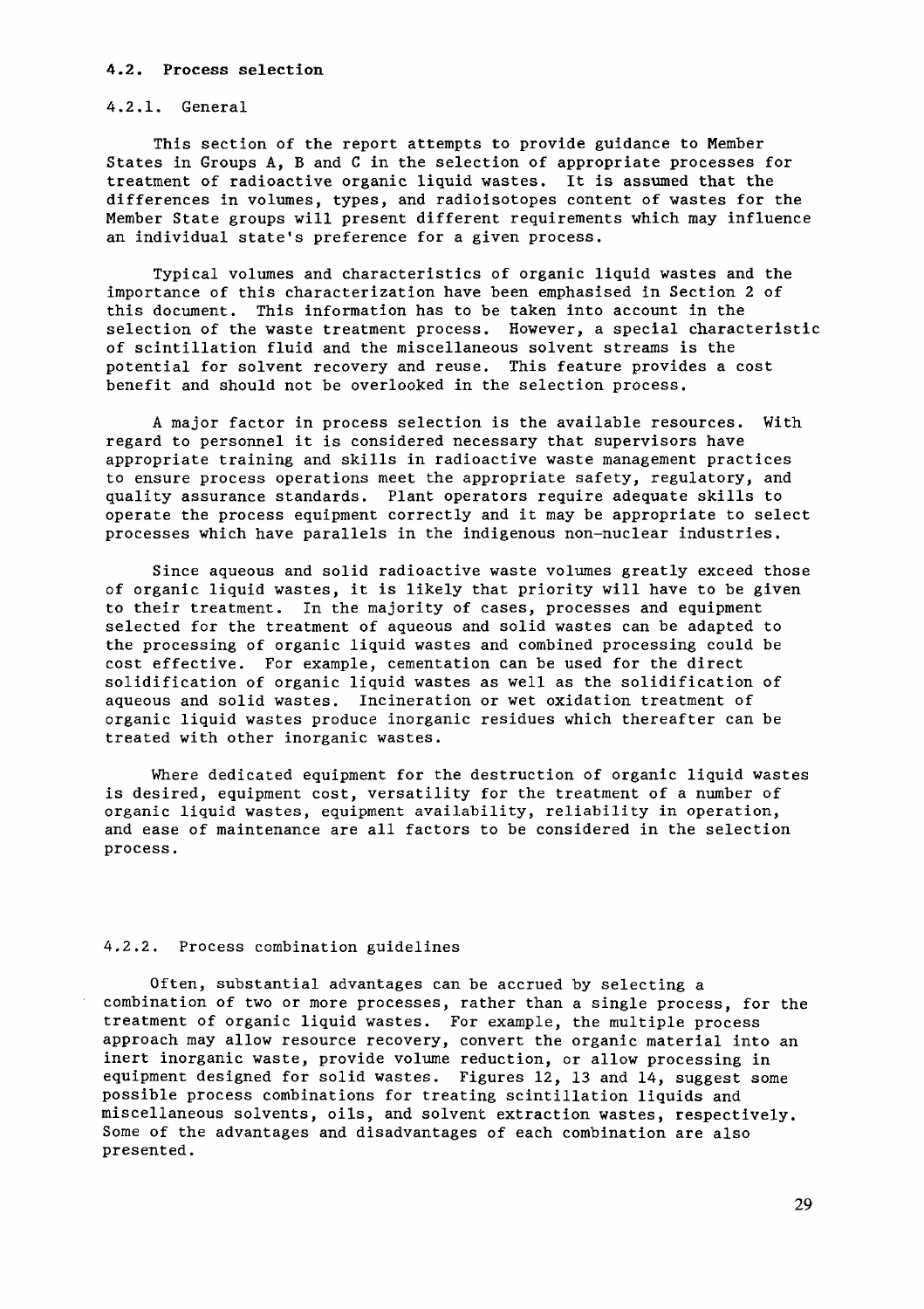

*FIG. 12. Combination of process options for treating scintillation liquids and miscellaneous solvents.*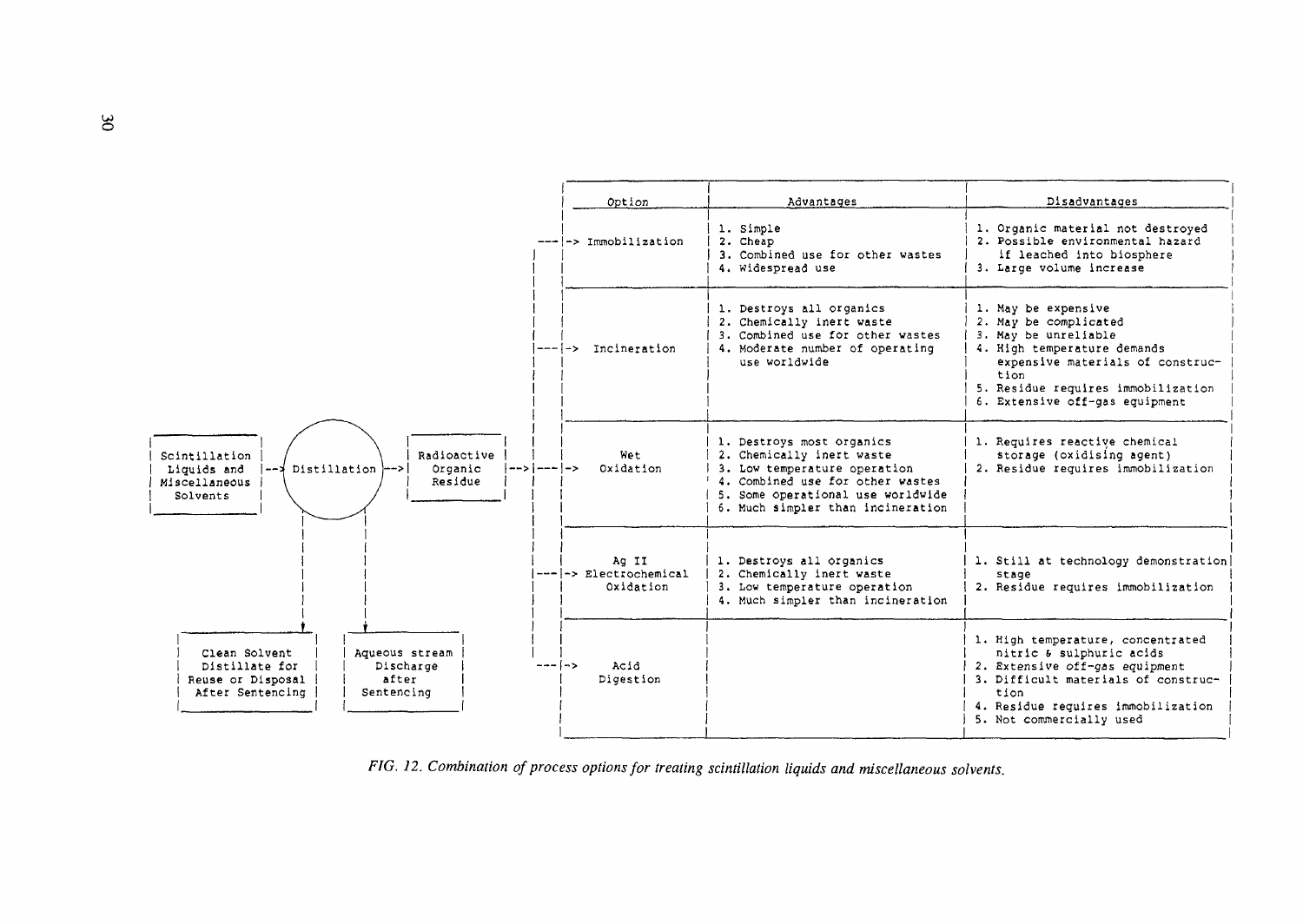|      |  | Option                                  | Advantages                                                                                                                                                                                           | Disadvantages                                                                                                                                                                                                                                              |
|------|--|-----------------------------------------|------------------------------------------------------------------------------------------------------------------------------------------------------------------------------------------------------|------------------------------------------------------------------------------------------------------------------------------------------------------------------------------------------------------------------------------------------------------------|
|      |  | -> Absorption ---> Immobilization       | 1. Simple<br>2. Cheap<br>3. Combined use for other wastes<br>4. Widespread use<br>5. Absorption pretreatment<br>preferred, because of higher<br>waste loading                                        | 1. Organic material not destroyed<br>2. Possible environmental hazard<br>if leached into biosphere<br>3. Large volume increase                                                                                                                             |
| Oils |  | $--- ->$ Absorption $--->$ Incineration | 1. Destroys all organics<br>2. Chemically inert waste<br>3. Combined use with solid waste<br>incinerator<br>4. Moderate number of operating<br>units worldwide                                       | 1. May be expensive<br>2. May be complicated<br>3. May be unreliable<br>4. High temperature demands<br>expensive materials for<br>construction<br>5. Residue requires immobilization<br>6. Extensive off-gas equipment                                     |
|      |  | ------> Incineration                    | 1. Destroys all organics<br>2. Chemically inert waste<br>3. Simple incinerator possible<br>4. Moderate number of operating<br>units worldwide                                                        | 1. May be expensive<br>2. May be complicated<br>3. May be unreliable<br>4. High temperature demands<br>expensive material for<br>construction<br>5. Residue requires immobilization<br>6. Extensive off-gas treatment<br>7. Requires dedicated incinerator |
|      |  | Wet<br>$--- ->$ Oxidation               | 1. Destroys most organics<br>2. Chemically inert waste<br>3. Low temperature operation<br>4. Combined use for other wastes<br>5. Some operational use worldwide<br>6. Much simpler than incineration | 1. Requires reactive chemical<br>storage (oxidising agent)<br>2. Residue requires immobilization                                                                                                                                                           |

*FIG. 13. Combination of process options for treating oils.*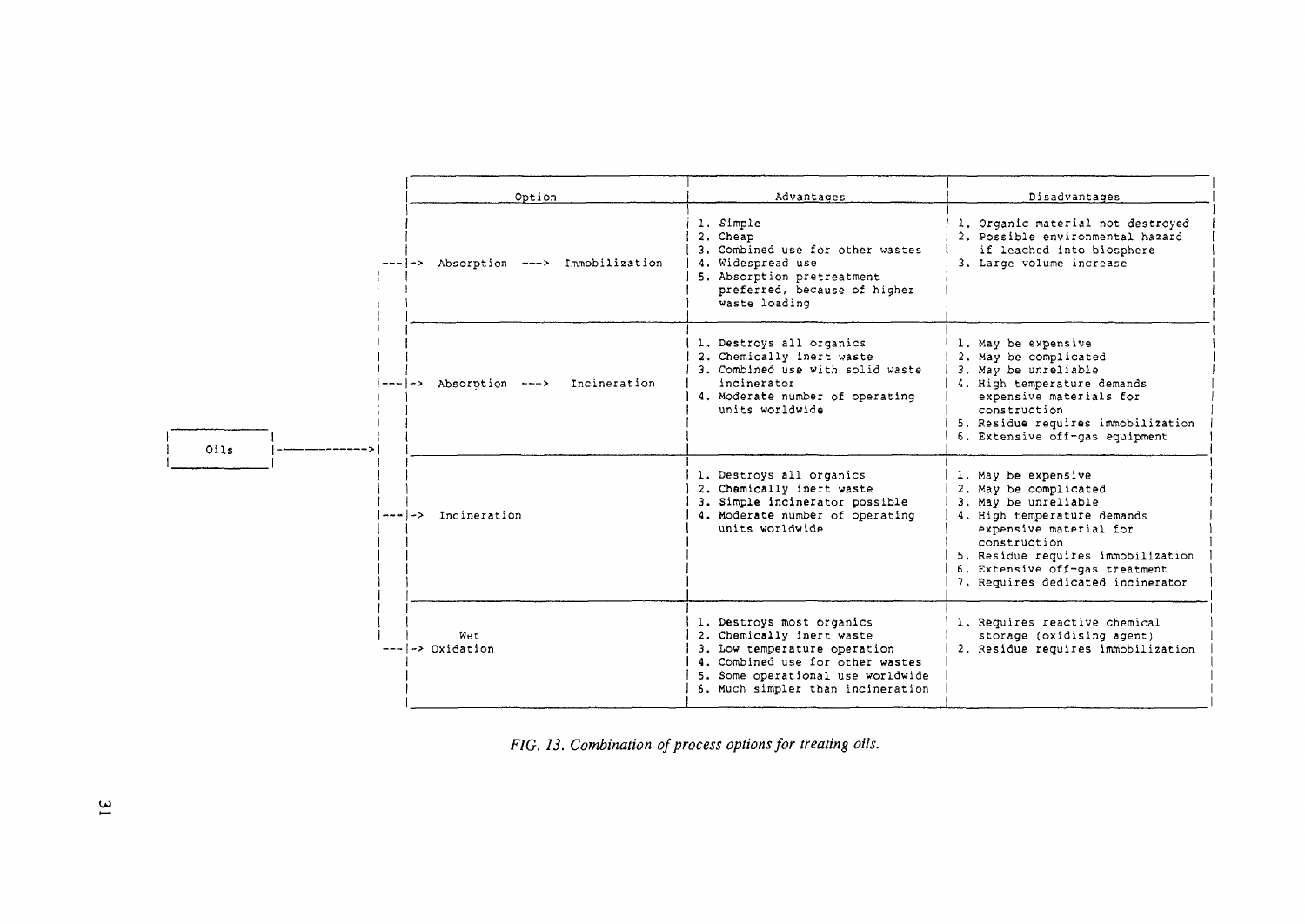|                                  |                      | Option                                                  | Advantages                                                                                                                                                                  | Disadvantages                                                                                                                                                                                                                                                                                      |
|----------------------------------|----------------------|---------------------------------------------------------|-----------------------------------------------------------------------------------------------------------------------------------------------------------------------------|----------------------------------------------------------------------------------------------------------------------------------------------------------------------------------------------------------------------------------------------------------------------------------------------------|
|                                  |                      | --- -> Immobilization                                   | 1. Simple<br>2. Cheap<br>3. Combined use for other wastes                                                                                                                   | 1. Organic material not destroyed<br>2. Possible environmental hazard<br>if leached into biosphere                                                                                                                                                                                                 |
|                                  | $\rightarrow$<br>--- | --- -> Distillation ---> Incineration                   | 1. Destroys all organics<br>2. Chemically inert waste<br>3. Combined use with other wastes<br>4. Distillation provides<br>decontamination of incinerator<br>feed            | 1. May be expensive<br>2. May be complicated<br>3. May be unreliable<br>4. High temperature demands<br>expensive materials for<br>construction<br>5. High corrosion rate<br>6. Extensive off-gas treatment<br>7. Distillation provides radio-<br>active aqueous stream requiring<br>immobilization |
| Solvent<br>Extraction<br>Liquids |                      | Alkaline<br>Incineration<br>$\rightarrow$<br>Hydrolysis | 1. Destroys all organics if alkaline<br>hydrolysis supplemented with acid<br>hydrolysis, otherwise organic is<br>water-soluble<br>2. Substantially inactive<br>incineration | 1. Not developed for other organic<br>liquid treatment<br>2. Phosphoric acid corrosion if<br>acid hydrolysis step included.<br>3. Residue requires immobilization                                                                                                                                  |
|                                  | ا – –                | Ag II<br>-> Electronic<br>Oxidation                     | 1. Destroys all organics<br>2. Chemically inert waste<br>3. Low temperature operation<br>4. Much simpler than incineration                                                  | 1. Still at technology demonstra-<br>tion stage<br>2. Residue requires immobilization                                                                                                                                                                                                              |
|                                  |                      | Wet<br>$--- ->$ Oxidation<br>Incineration<br>--->       | 1. Chemically inert waste<br>2. Low temperature operation<br>3. Combined use for other wastes<br>4. Some operational use worldwide                                          | 1. Requires reactive chemical<br>storage (Oxidising agent)<br>2. Residue requires immobilization<br>3. Incinerator maybe required for<br>diluent burning                                                                                                                                           |
|                                  |                      | Adduct<br>Incineration<br>-> Formation                  | 1. Low temperature operation<br>2. Pilot plant demonstrated                                                                                                                 | 1. Phosphoric acid corrosion of<br>materials<br>2. Extensive equipment<br>3. Incinerator required for diluent<br>burning<br>4. Residue requires immobilization                                                                                                                                     |

*FIG. 14. Combination of process options for treating solvent extraction liquids.*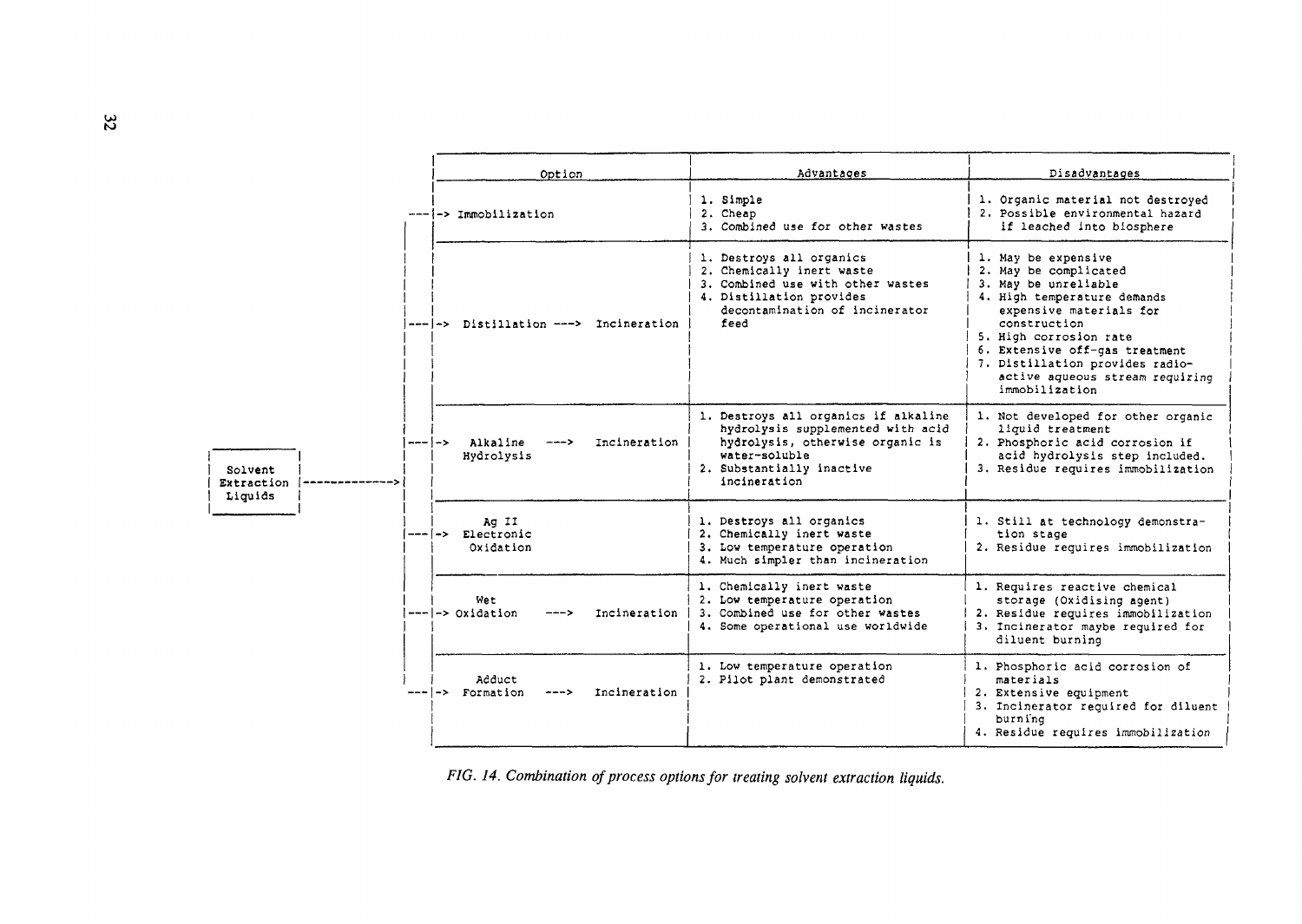#### **5.1. Quality assurance requirements**

A comprehensive quality assurance programme for the management of organic liquid wastes should be prepared and operated. Guidance on the development and implementation of such a programme may be found in the Code on the Safety of Nuclear Power Plants: Quality Assurance (IAEA Safety Series No. 50-C-QA) Rev.l and other Safety Series Reports [4, 5].

#### **5.2. System requirements**

Quality assurance requirements should be established for all phases of the waste management process to ensure that each waste is correctly processed and the final waste form has the required properties. This requires quality assurance parameters to be specified. Performance data must be documented for each parameter in order to demonstrate compliance. The quality assurance programme should cover the following aspects:

- waste characterization,<br>• waste management proces
- waste management process specification,
- processing conditions,
- product specification,
- transport,
- storage, and
- disposal.

#### **6. INTERIM STORAGE OF CONDITIONED** WASTES

After the waste has been immobilized, the waste packages are normally placed in an interim storage facility for a period which may last for many years. The main reason for interim storage of the wastes is because a repository site is not immediately available. Also, interim storage can be used to take advantage of any activity decay with time, thereby facilitating later handling, transport and disposal of the wastes. Until repositories are available, the national interim storage facilities for conditioned waste can be developed in several different ways.

A simple way, especially for Member States not operating a complete nuclear fuel cycle, is the use of a large transportable container normally used as a shipping container (Figure 15). The container could be set up at a suitable place, i.e. at a centralized collection site, in a small nuclear research centre, nuclear power plant or a guarded area under government control. Depending on the size, between 40 and 70 drums could be stored within a container serving as a barrier against unauthorized contact with the waste. Later on when a repository is available, the container, including waste drums, can be transported directly without additional reloading steps.

Another approach for interim storage of conditioned waste, especially for Member States having a small nuclear research centre, is the erection of a simple hall on the ground surface with a steel construction and corrugated transit sheets covering the walls and the roof (Figure 16). The storage hall should be built above groundwater level and not be reached by a potential flood or groundwater. Where this is not possible, the building must be constructed with appropriate protective systems to prevent the inleakage of groundwater. The capacity for the waste storage facility should be designed for a period of 10 years.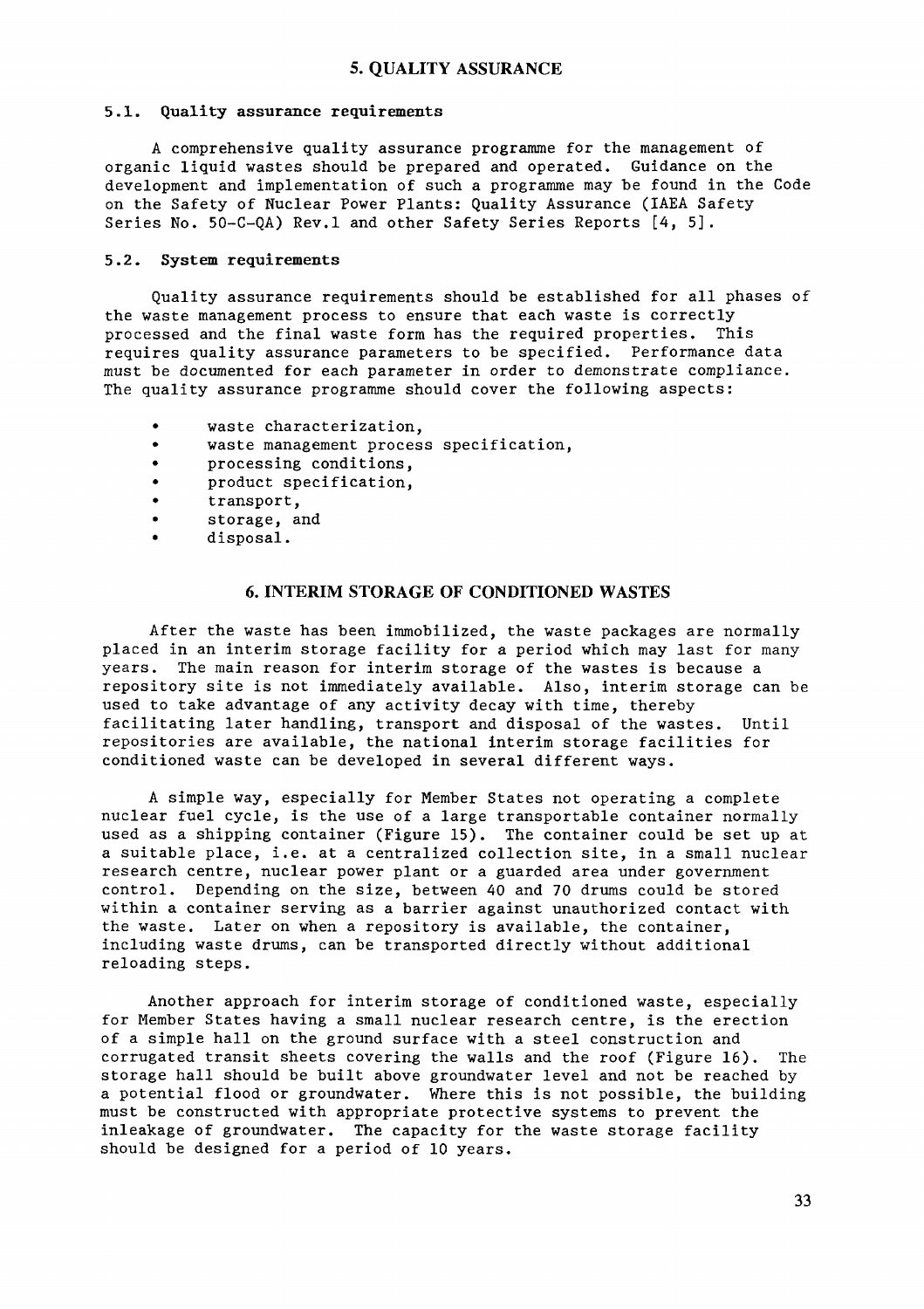The possibility of capacity extension should be provided for in the design of the facility.

To prevent radiation exposure to on-site personnel, it is recommended that the interim storage facility should be constructed away from waste treatment plants or other buildings.

At the end of the interim storage period, the waste containers must be capable of being identified, retrieved and transported to the final disposal site. The final disposal of conditioned wastes is not covered in this report as the subject has to be considered under the special situation of the respective Member States.

The storage of radioactive wastes is considered in detail in a related document [6].



*FIG. 15. Large scale container used in the Nuclear Research Centre Karlsruhe for interim storage of radioactive wastes.*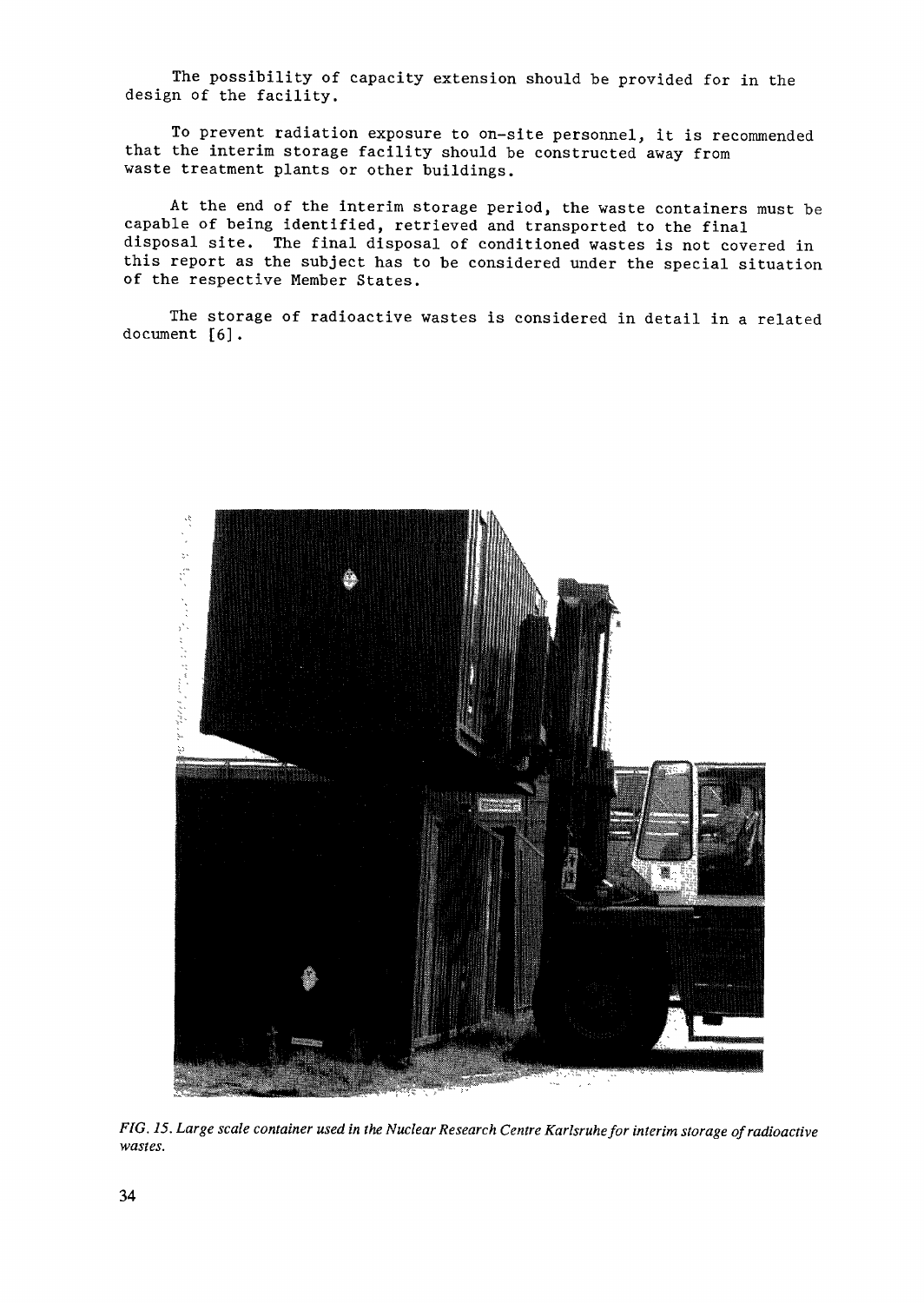

*FIG. 16. Simple hall for interim storage of conditioned radioactive wastes in Chile.*

# **7. PROCESS SAFETY**

This Section covers the safety aspects which need to be considered in the handling and processing of organic liquid radioactive wastes. The special hazards associated with these wastes are: flammability, toxicity and explosion, as well as radioactivity. These dictate that the receiving and initial handling area has to provide radioactive containment, have suitable fire protection systems, and adequate ventilation. In addition, because the waste contains organic liquids it is necessary to have a suitable collection sump in the event of spillage.

Personnel protection will need to meet ICRP radiation recommendations. In addition, suitable protective clothing, rubber gloves, face mask and visors should also be provided. All the previously outlined requirements are necessary in the waste processing area.

In the development of a radioactive waste management centre, Member States should review the process options before selecting a preferred process for inclusion in the facility. At the conceptual design stage it is necessary to include safety analyses.

It will be necessary to assess the radiation exposure of the plant operators on the site, non-radiation workers at the facility and neighbouring public. For the process workers in particular, staffing levels and job functions will need to have dose budgets estimated.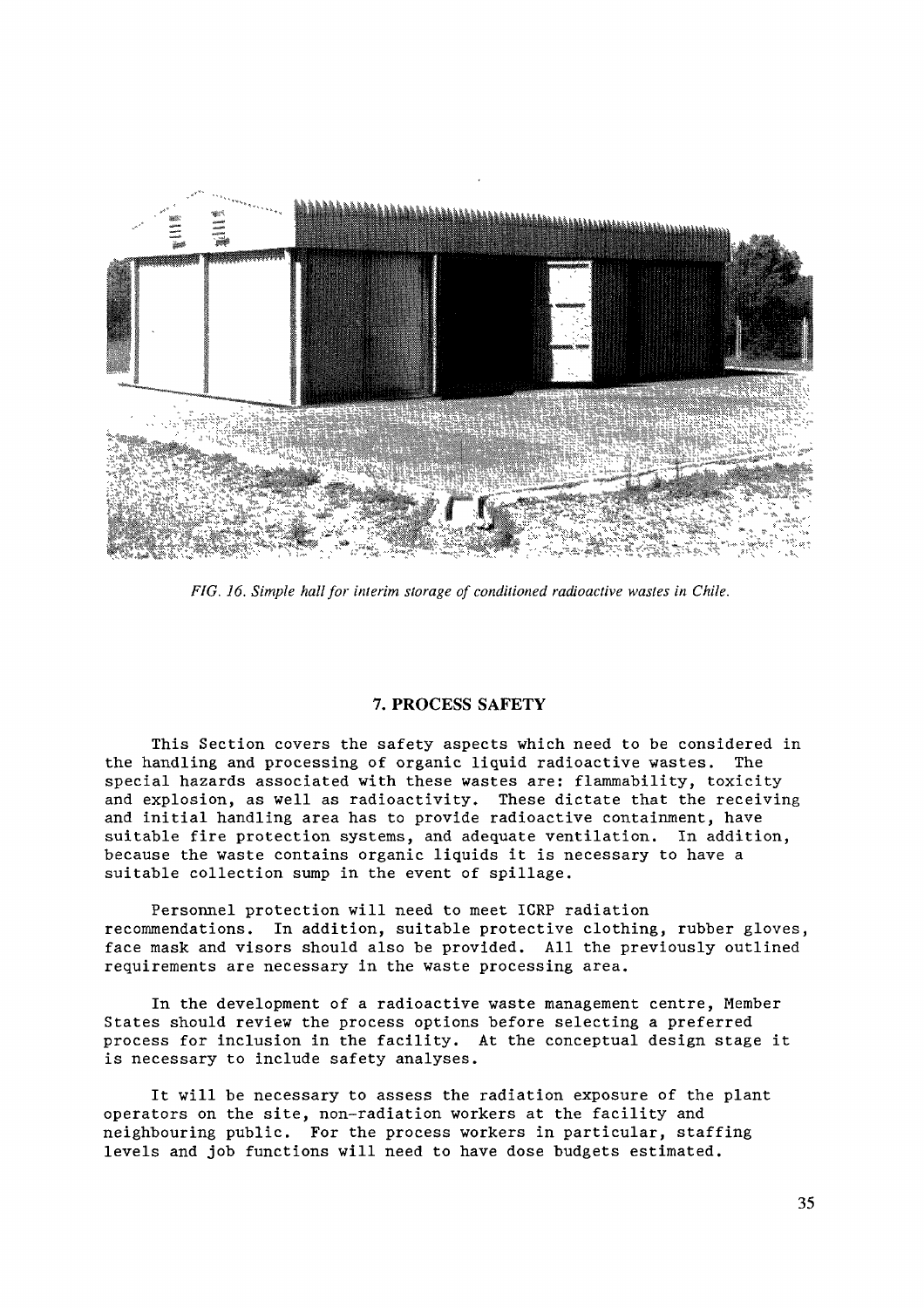Hazard and operability (HAZOP) studies on the plant and process at the conceptual design stage will reveal any aspects which may require revisions to the design or operating procedures.

The assessment of accident scenarios includes the estimation of the frequency and consequences of possible accidents related to the plant and the materials which it handles. As a result risk assessment analysis is possible.

Radioactive liquid and gaseous discharges should be as low as reasonably achievable (ALARA) and meet regulatory and environmental restrictions.

Details of the safety assessment methodology will be given in a planned technical document on the design of a centralized waste processing and storage facility.

#### **8. CONCLUSIONS**

This report provides guidance to Member States belonging to Groups A, B and C who have small volumes of organic liquid radioactive wastes arising from medical and industrial applications, and the operation of nuclear research centres.

- 1. The wastes must be adequately characterized; chemically, physically, and radiologically as a precursor to waste management.
- 2. In identifying treatment options, the best practical environmental options (BPEO) should be selected, with radiation doses and discharges as low as reasonably achievable (ALARA).
- 3. The waste management strategy should include all the steps from waste arising to final disposal.
- 4. It may not be possible in the short term to undertake all of the waste management steps however, those steps which are undertaken should not foreclose options for the later steps.
- 5. With liquid organic waste, the process option should aim to confine and concentrate the wastes.
- 6. The preferred process options will be those that are cheapest to procure and operate, and which satisfy the aforementioned conclusions.
- 7. The small volumes of organic liquid wastes suggest that coprocessing with other larger waste streams is likely.
- 8. It is considered important that a central agency should have the responsibility for managing the waste.
- 9. Several possible process options have been identified for treating organic liquid radioactive wastes. Guidelines are provided for the selection and combination of process options.
- 10. The need for quality assurance throughout waste management is emphasized.
- 11. It is suggested that cheap simple structures will be adequate for interim storage prior to disposal.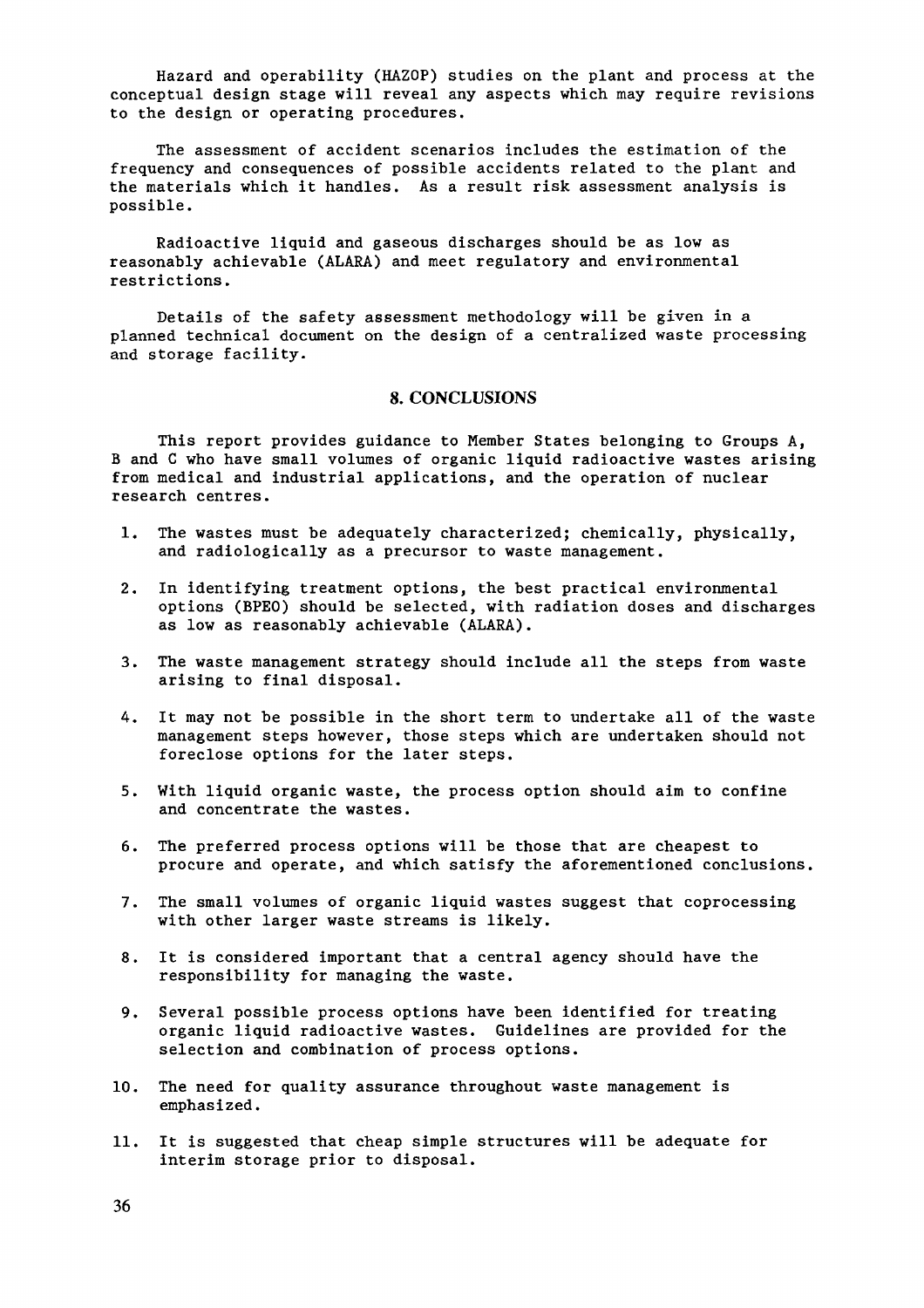- [1] INTERNATIONAL ATOMIC ENERGY AGENCY, Options for the Treatment and Solidification of Organic Radioactive Wastes, Technical Reports Series No. 294, IAEA, Vienna (1989).
- [2] BAEHR, W., "The treatment of radioactive organic liquid wastes", IAEA Interregional Training Course on Management of Radioactive Wastes, 1987 Kernforschungszentrum Karlsruhe.
- [3] BAEHR, W., "The IAEA's Programme of Technical Assistance for the Management of Radioactive Wastes in Developing Countries", IAEA Interregional Training Course on Management of Radioactive Wastes, 1987, Kernforschungszentrum Karlsruhe.
- [4] INTERNATIONAL ATOMIC ENERGY AGENCY, Management of Radioactive Wastes Produced by Users of Radioactive Materials, Safety Series No. 70, IAEA, Vienna (1985).
- [5] INTERNATIONAL ATOMIC ENERGY AGENCY, Operational Management for Radioactive Effluents and Wastes Arising in Nuclear Power Plants: A Safety Guide, Safety Series No. 50-SG-011, IAEA, Vienna (1986).
- [6] INTERNATIONAL ATOMIC ENERGY AGENCY, Storage of Radioactive Wastes, IAEA-TECDOC-653, IAEA, Vienna (1992).
- [7] MOGHISSI, A.A., GODBEE, H.W., HOBART, S.A., Radioactive Waste Technology, American Society of Mechanical Engineers (1986).
- [8] DUSSOSSOY, J.L., "Incineration of radioactive organic liquids", Incineration of Radioactive Waste (Proc. CEC Sem. Arnhem, 1984), Rep. CEC-EUR-9621, Graham and Trotman, London (1985) 97-103 (in French).
- [9] US Patent 3,922,974, Method and Device for Incinerating Radioactive Wastes and Preparing Burnable Wastes for Non-Polluting Storage (1975).
- [10] BAEHR, W., HEMPELMANN, W., KRAUSE, H., Incineration Plant for Radioactive Waste at the Nuclear Research Centre, Rep. KFK—2418, Kernforschungszentrum Karlsruhe (1977).
- Ill] DIRKS, F., HEMPELMANN, W., "The incineration plant of the Karlsruhe Nuclear Research Centre: A regional solution", Incineration of Radioactive Waste (Proc. CEC Sem. Arnhem, 1984), Rep. CEC-EUR-9621, Graham and Trotman, London (1985) 34-47.
- [12] KLINGLER, L.M., Defense Waste Cyclone Incinerator Demonstration Programme: Apr.-Sep. 1979, Rep. MLM-2672, Mound Lab., Miamisburg, OH (1979).
- [13] KLINGLER, L.M., Defense Waste Cyclone Incinerator Demonstration Programme: Oct. 1979-Mar. 1980, Rep. MLM-2716, Mound Lab., Miamisburg, OH (1980).
- [14] WILKS, J.P., HOLT, N.S., Wet oxidation of mixed organic and inorganic radioactive sludge wastes from a water reactor, Wastes Manage.  $\underline{10}$ (1990) 197-203.
- [15] WILKS, J.P., HOLMAN, D.J., HOLT N.S., "Organic waste treatment by wet oxidation", Chemspec Europe 91 BAGS Symposium (1991).